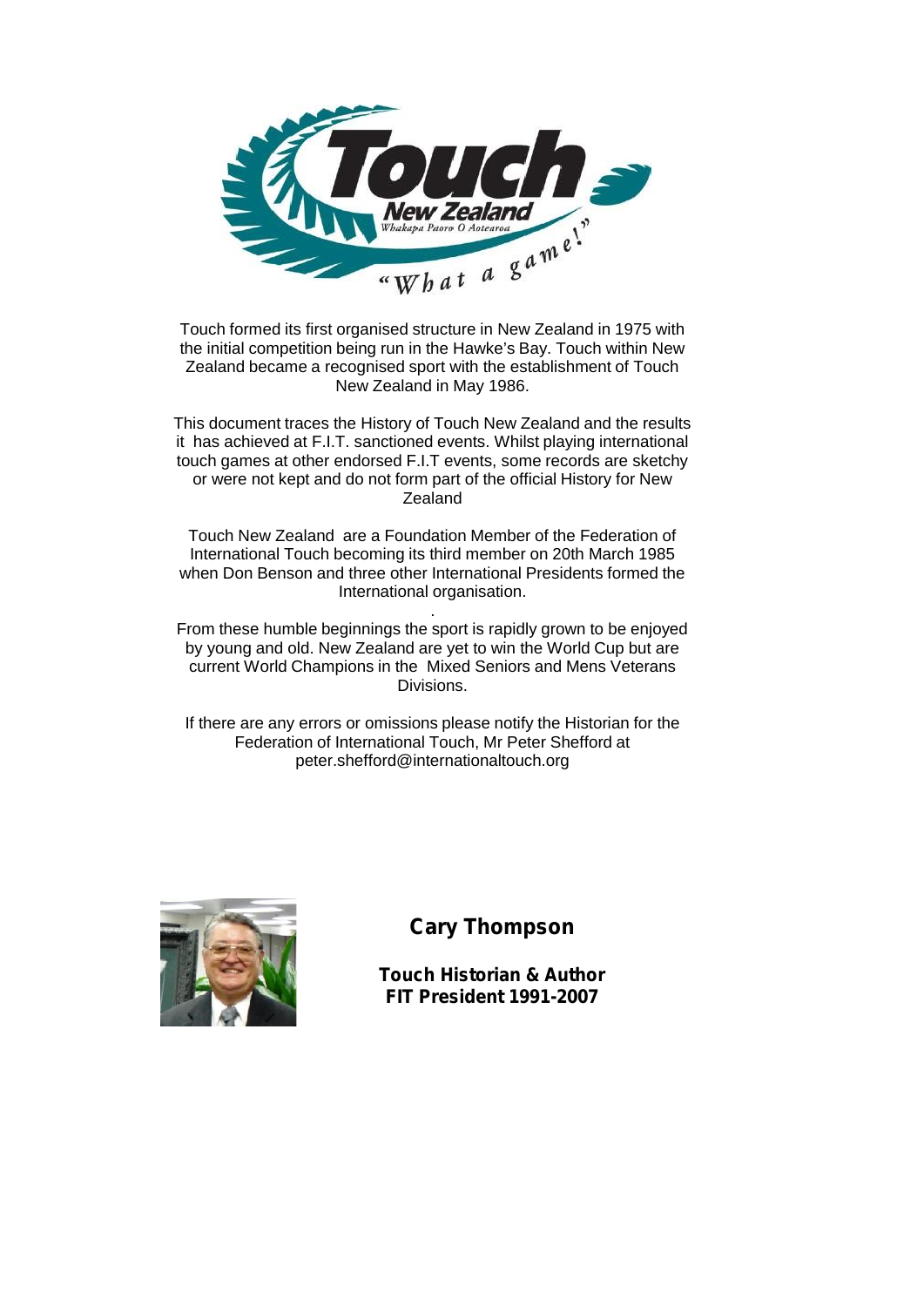#### **MEN OPEN**

| <b>Teams Played</b>      | P              | W              |                      | D              | F               | A              | <b>BIGGEST WINNING MARGIN</b>                         |
|--------------------------|----------------|----------------|----------------------|----------------|-----------------|----------------|-------------------------------------------------------|
|                          |                |                |                      |                |                 |                |                                                       |
| Australia                | 17             | 3              | 12                   | $\overline{2}$ | 53              | 98             | $29-0$<br><b>United States</b><br>Hawaii              |
| Austria                  | 1              | 1              |                      |                | 22              | 1              | $28-0$<br>Auckland<br>Japan                           |
| Canada                   | 3              | 3              |                      |                | 50              | 12             | Wales<br>$27-0$<br>Kumagaya                           |
| Cook Islands             | 5              | $\overline{5}$ |                      |                | 43              | 8              | Hawaii<br>$25-0$<br>Papua New Guinea                  |
| England                  | 3              | 3              |                      |                | 38              | $\overline{5}$ | $22 - 0$<br>Scotland<br>Kumagaya                      |
| Fiji                     | $\overline{2}$ | $\overline{2}$ |                      |                | 14              | 1              | $22 - 1$<br>Edinburgh<br>Austria                      |
| France                   | $\overline{2}$ | $\overline{2}$ |                      |                | 27              | 4              | $18 - 1$<br>Canada<br>Carrara                         |
| Japan                    | 9              | 9              |                      |                | 153             | $\overline{7}$ | $20 - 4$<br>Edinburgh<br>France                       |
| Lebanon                  | $\overline{2}$ | $\overline{2}$ |                      |                | 21              | 9              | Hawaii<br>South Africa<br>$17 - 1$                    |
| <b>Niue</b>              | $\overline{2}$ | 1              |                      | 1              | 8               | 6              | $15 - 0$<br>Sydney<br>Tonga                           |
| Papua New Guinea         | 7              | $\overline{7}$ |                      |                | 93              | 13             | England<br>$13 - 0$<br>Stellenbosch                   |
| Samoa                    | 5              | 5              |                      |                | 31              | 11             | Cook Islands<br>$13 - 1$<br>Edinburgh                 |
| Scotland                 | 4              | 4              |                      |                | 79              | $\overline{6}$ | <b>Tokelau</b><br>$12 - 0$<br>Auckland                |
| South Africa             | 6              | $\overline{6}$ |                      |                | 80              | 17             | $12 - 4$<br>Stellenbosch<br>Lebanon                   |
| Tokelau                  | 1              | 1              |                      |                | $\overline{12}$ | $\overline{0}$ | Fiji<br>$9 - 1$<br><b>Coffs Harbour</b>               |
| Tonga                    | 1              | 1              |                      |                | 15              | $\mathbf 0$    | Samoa<br>$10 - 4$<br>Hawaii                           |
| <b>United States</b>     | 3              | 3              |                      |                | 71              | $\overline{2}$ | $6 - 4$<br>Australia<br>Hawaii                        |
| Wales                    | 3              | 3              |                      |                | 64              | 3              | Niue<br>$4 - 2$<br>Auckland                           |
|                          |                |                |                      |                |                 |                |                                                       |
|                          |                |                |                      |                |                 |                |                                                       |
| <b>Total</b><br>$\Omega$ | 76             | 61             | 12                   | 3              | 874             | 203            | 25; Brendon Stewart 2011<br><b>Most Touchdown:</b>    |
| <b>Best Position:</b>    |                |                | 2nd - 1988 to 2015   |                |                 |                | 7; Chris Wall 2003<br>In one game :                   |
| <b>Worst Position:</b>   |                |                | 2nd - 1988 to 2015   |                |                 |                | 2.57 Chris Wall 2003 (18/7)<br><b>Best Average:</b>   |
| <b>Worst Loss:</b>       |                |                | 2-11; Australia 2015 |                |                 |                | 166 Touchdowns in 2<br>Highest team score:            |
| <b>Undefeated For</b>    |                |                | 11 games, 2011       |                |                 |                | 13.83 in 2011 (166/1)<br><b>Highest team average:</b> |

#### **WOMEN OPEN**

| <b>Teams Played</b>      | P              | W              |                      | D | F   | A              | <b>BIGGEST WINNING MARGIN</b> |          |                               |  |
|--------------------------|----------------|----------------|----------------------|---|-----|----------------|-------------------------------|----------|-------------------------------|--|
|                          |                |                |                      |   |     |                |                               |          |                               |  |
| Australia                | 20             | 1              | 18                   | 1 | 43  | 117            | Japan                         | $26-0$   | Kumagaya                      |  |
| Austria                  | 1              | 1              |                      |   | 25  | $\overline{2}$ | Tonga                         | $25-0$   | Sydney                        |  |
| Canada                   | 3              | 3              |                      |   | 20  | 10             | Solomon Islands               | $25-0$   | Sydney                        |  |
| Cook Islands             | 5              | $\overline{5}$ |                      |   | 38  | 0              | France                        | $25-0$   | Coffs Harb                    |  |
| England                  | 4              | 4              |                      |   | 46  | 1              | Austria                       | $25 - 2$ | Edinburgh                     |  |
| France                   | $\overline{2}$ | $\overline{2}$ |                      |   | 46  | $\mathbf 0$    | Philippines                   | $23-0$   | Coffs Harb                    |  |
| Japan                    | 5              | 5              |                      |   | 83  | 1              | Wales                         | $22-0$   | Stellenboso                   |  |
| <b>Niue</b>              | 6              | 6              |                      |   | 64  | $\overline{0}$ | Scotland                      | $20-1$   | Stellenboso                   |  |
| Philippines              | 1              | 1              |                      |   | 23  | $\mathbf 0$    | <b>Niue</b>                   | $19-0$   | Hawaii                        |  |
| Papua New Guinea         | 6              | 6              |                      |   | 60  | 9              | Singapore                     | $19-0$   | Kumagaya                      |  |
| Samoa                    | $\overline{6}$ | 6              |                      |   | 69  | $\overline{2}$ | Samoa                         | $18 - 0$ | Coffs Harb                    |  |
| Scotland                 | 1              | 1              |                      |   | 20  | 1              | Cook Islands                  | $17 - 0$ | Hawaii                        |  |
| Singapore                | 7              | $\overline{7}$ |                      |   | 112 | 3              | England                       | $17 - 0$ | Stellenboso                   |  |
| Solomon Islands          | 1              | 1              |                      |   | 25  | 0              | Papua New Guinea              | $17 - 0$ | Coffs Harb                    |  |
| South Africa             | 7              | 7              |                      |   | 85  | 3              | South Africa                  | $16 - 0$ | Kumagaya                      |  |
| Tonga                    | 1              | 1              |                      |   | 25  | $\overline{0}$ | Canada                        | $7 - 3$  | Carrara                       |  |
| Wales                    | 3              | 3              |                      |   | 46  | 1              | Australia                     | $4 - 2$  | Coffs Harb                    |  |
|                          |                |                |                      |   |     |                |                               |          |                               |  |
|                          |                |                |                      |   |     |                |                               |          |                               |  |
| <b>Total</b><br>$\Omega$ | 79             | 60             | 18                   | 1 | 830 | 150            | <b>Most Touchdown:</b>        |          | 22; Monica Hardegger          |  |
| <b>Best Position:</b>    |                |                | 2nd - 1988 to 2015   |   |     |                | In one game:                  |          | 6; Teika '99/Williams '11/Dru |  |
| <b>Worst Position:</b>   |                |                | 2nd - 1988 to 2015   |   |     |                | <b>Best Average:</b>          |          | 2.20 Hardegger 2003 (         |  |
| <b>Worst Loss:</b>       |                |                | 0-13; Australia 1988 |   |     |                | Highest team score:           |          | 139 Touchdowns                |  |
| <b>Undefeated For</b>    |                | 9 games, 2015  |                      |   |     |                | <b>Highest team average:</b>  |          | 13.90 in 2007 (1:             |  |

| Teams Played           | P                    | W                  |    | D              | F   | A                |                                                        | <b>BIGGEST WINNING MARGIN</b> |                             |      |  |  |  |
|------------------------|----------------------|--------------------|----|----------------|-----|------------------|--------------------------------------------------------|-------------------------------|-----------------------------|------|--|--|--|
|                        |                      |                    |    |                |     |                  |                                                        |                               |                             |      |  |  |  |
| Australia              | 17                   | 3                  | 12 | $\overline{2}$ | 53  | 98               | <b>United States</b>                                   | $29-0$                        | Hawaii                      | 1995 |  |  |  |
| Austria                | 1                    |                    |    |                | 22  |                  | Japan                                                  | $28-0$                        | Auckland                    | 1991 |  |  |  |
| Canada                 | 3                    | 3                  |    |                | 50  | 12               | Wales                                                  | $27-0$                        | Kumagaya                    | 2003 |  |  |  |
| Cook Islands           | 5                    | 5                  |    |                | 43  | 8                | Papua New Guinea                                       | $25 - 0$                      | Hawaii                      | 1995 |  |  |  |
| England                | 3                    | 3                  |    |                | 38  | 5                | Scotland                                               | $22 - 0$                      | Kumagaya                    | 2003 |  |  |  |
| Fiji                   | $\overline{2}$       | $\overline{2}$     |    |                | 14  | 1                | Austria                                                | $22 - 1$                      | Edinburgh                   | 2011 |  |  |  |
| France                 | $\overline{c}$       | $\overline{2}$     |    |                | 27  | 4                | Canada                                                 | $18 - 1$                      | Carrara                     | 1988 |  |  |  |
| Japan                  | 9                    | 9                  |    |                | 153 | $\overline{7}$   | France                                                 | $20 - 4$                      | Edinburgh                   | 2011 |  |  |  |
| Lebanon                | $\overline{2}$       | $\overline{2}$     |    |                | 21  | 9                | South Africa                                           | $17 - 1$                      | Hawaii                      | 1995 |  |  |  |
| Niue                   | $\overline{2}$       |                    |    | 1              | 8   | 6                | Tonga                                                  | $15 - 0$                      | Sydney                      | 1999 |  |  |  |
| Papua New Guinea       | 7                    | 7                  |    |                | 93  | 13               | England                                                | $13 - 0$                      | Stellenbosch                | 2007 |  |  |  |
| Samoa                  | 5                    | 5                  |    |                | 31  | 11               | Cook Islands                                           | $13 - 1$                      | Edinburgh                   | 2011 |  |  |  |
| Scotland               | 4                    | 4                  |    |                | 79  | $\overline{6}$   | Tokelau                                                | $12 - 0$                      | Auckland                    | 1991 |  |  |  |
| South Africa           | 6                    | 6                  |    |                | 80  | 17               | Lebanon                                                | $12 - 4$                      | Stellenbosch                | 2007 |  |  |  |
| Tokelau                |                      |                    |    |                | 12  | $\mathbf 0$      | Fiji                                                   | $9 - 1$                       | <b>Coffs Harbour</b>        | 2015 |  |  |  |
| Tonga                  | 1                    |                    |    |                | 15  | $\overline{0}$   | Samoa                                                  | $10 - 4$                      | Hawaii                      | 1995 |  |  |  |
| <b>United States</b>   | 3                    | 3                  |    |                | 71  | $\overline{2}$   | Australia                                              | $6-4$                         | Hawaii                      | 1995 |  |  |  |
| Wales                  | 3                    | 3                  |    |                | 64  | $\overline{3}$   | <b>Niue</b>                                            | $4 - 2$                       | Auckland                    | 1991 |  |  |  |
|                        |                      |                    |    |                |     |                  |                                                        |                               |                             |      |  |  |  |
|                        |                      |                    |    |                |     |                  |                                                        |                               |                             |      |  |  |  |
| Total<br>$\Omega$      | 76                   | 61                 | 12 | 3              | 874 | $\overline{203}$ | <b>Most Touchdown:</b>                                 |                               | 25; Brendon Stewart 2011    |      |  |  |  |
| <b>Best Position:</b>  |                      | 2nd - 1988 to 2015 |    |                |     |                  | In one game:                                           |                               | 7; Chris Wall 2003          |      |  |  |  |
| <b>Worst Position:</b> |                      | 2nd - 1988 to 2015 |    |                |     |                  | <b>Best Average:</b>                                   |                               | 2.57 Chris Wall 2003 (18/7) |      |  |  |  |
| <b>Worst Loss:</b>     | 2-11; Australia 2015 |                    |    |                |     |                  | 166 Touchdowns in 2011<br>Highest team score:          |                               |                             |      |  |  |  |
| <b>Undefeated For</b>  |                      | 11 games, 2011     |    |                |     |                  | 13.83 in 2011 (166/12)<br><b>Highest team average:</b> |                               |                             |      |  |  |  |
|                        |                      |                    |    |                |     |                  |                                                        |                               |                             |      |  |  |  |

| <b>Teams Played</b>    | P                    | W                  |    | D | F   | A                                                   | <b>BIGGEST WINNING MARGIN</b>                          |          |                                        |      |  |
|------------------------|----------------------|--------------------|----|---|-----|-----------------------------------------------------|--------------------------------------------------------|----------|----------------------------------------|------|--|
|                        |                      |                    |    |   |     |                                                     |                                                        |          |                                        |      |  |
| Australia              | 20                   | 1                  | 18 | 1 | 43  | 117                                                 | Japan                                                  | $26-0$   | Kumagaya                               | 2003 |  |
| Austria                | 1                    |                    |    |   | 25  | $\overline{2}$                                      | Tonga                                                  | $25-0$   | Sydney                                 | 1999 |  |
| Canada                 | 3                    | 3                  |    |   | 20  | 10                                                  | Solomon Islands                                        | $25-0$   | Sydney                                 | 1999 |  |
| Cook Islands           | 5                    | 5                  |    |   | 38  | $\mathbf 0$                                         | France                                                 | $25-0$   | Coffs Harbour                          | 2015 |  |
| England                | 4                    | 4                  |    |   | 46  | 1                                                   | Austria                                                | $25 - 2$ | Edinburgh                              | 2011 |  |
| France                 | $\overline{2}$       | $\overline{2}$     |    |   | 46  | $\overline{0}$                                      | Philippines                                            | $23-0$   | Coffs Harbour                          | 2015 |  |
| Japan                  | 5                    | 5                  |    |   | 83  | 1                                                   | Wales                                                  | $22-0$   | Stellenbosch                           | 2007 |  |
| Niue                   | 6                    | 6                  |    |   | 64  | $\mathbf 0$                                         | Scotland                                               | $20-1$   | Stellenbosch                           | 2007 |  |
| Philippines            | 1                    |                    |    |   | 23  | 0                                                   | <b>Niue</b>                                            | $19-0$   | Hawaii                                 | 1995 |  |
| Papua New Guinea       | 6                    | 6                  |    |   | 60  | 9                                                   | Singapore                                              | $19 - 0$ | Kumagaya                               | 2003 |  |
| Samoa                  | 6                    | 6                  |    |   | 69  | $\overline{2}$                                      | Samoa                                                  | $18 - 0$ | Coffs Harbour                          | 2015 |  |
| Scotland               | 1                    | 1                  |    |   | 20  | 1                                                   | Cook Islands                                           | $17-0$   | Hawaii                                 | 1995 |  |
| Singapore              | 7                    | 7                  |    |   | 112 | $\overline{3}$                                      | England                                                | $17-0$   | Stellenbosch                           | 2007 |  |
| Solomon Islands        | $\mathbf{1}$         |                    |    |   | 25  | 0                                                   | Papua New Guinea                                       | $17 - 0$ | <b>Coffs Harbour</b>                   | 2015 |  |
| South Africa           | 7                    | 7                  |    |   | 85  | $\overline{3}$                                      | South Africa                                           | $16 - 0$ | Kumagaya                               | 2003 |  |
| Tonga                  | 1                    | 1                  |    |   | 25  | 0                                                   | Canada                                                 | $7 - 3$  | Carrara                                | 1988 |  |
| Wales                  | 3                    | 3                  |    |   | 46  | 1                                                   | Australia                                              | $4 - 2$  | Coffs Harbour                          | 2015 |  |
|                        |                      |                    |    |   |     |                                                     |                                                        |          |                                        |      |  |
|                        |                      |                    |    |   |     |                                                     |                                                        |          |                                        |      |  |
| Total<br>$\Omega$      | 79                   | 60                 | 18 | 1 | 830 | 150                                                 | <b>Most Touchdown:</b>                                 |          | 22; Monica Hardegger 2003              |      |  |
| <b>Best Position:</b>  |                      | 2nd - 1988 to 2015 |    |   |     |                                                     | In one game:                                           |          | 6; Teika '99/Williams '11/Drummond '15 |      |  |
| <b>Worst Position:</b> | 2nd - 1988 to 2015   |                    |    |   |     | 2.20 Hardegger 2003 (22/10)<br><b>Best Average:</b> |                                                        |          |                                        |      |  |
| <b>Worst Loss:</b>     | 0-13; Australia 1988 |                    |    |   |     |                                                     | 139 Touchdowns in 2077<br>Highest team score:          |          |                                        |      |  |
| <b>Undefeated For</b>  |                      | 9 games, 2015      |    |   |     |                                                     | 13.90 in 2007 (139/10)<br><b>Highest team average:</b> |          |                                        |      |  |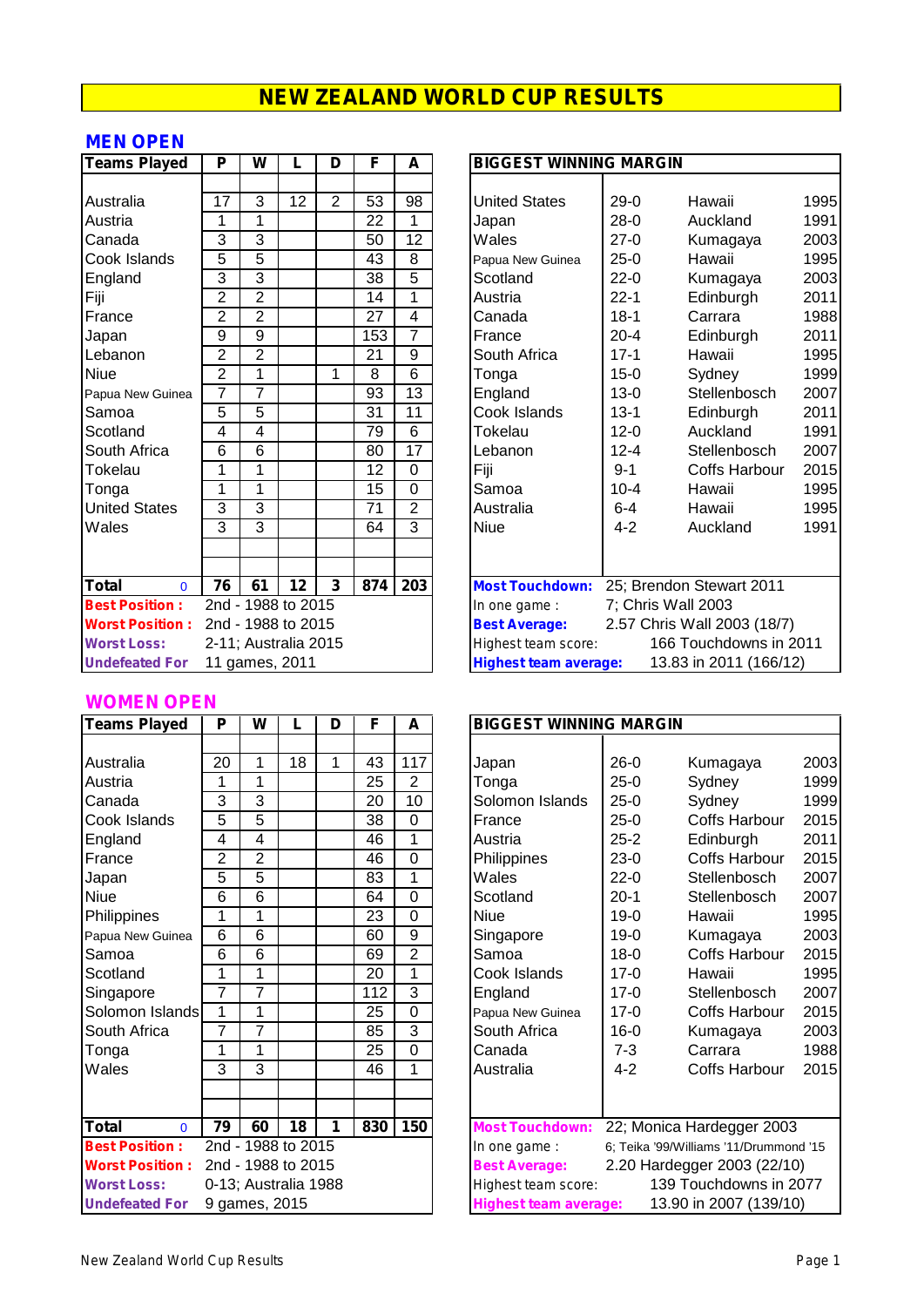#### **MIXED OPEN**

| <b>Teams Played</b>         | P              | W                      | L               | D | F                            | A                | <b>BIGGEST WINNING MARGIN</b>                          |      |
|-----------------------------|----------------|------------------------|-----------------|---|------------------------------|------------------|--------------------------------------------------------|------|
|                             |                |                        |                 |   |                              |                  |                                                        |      |
| Amerika Samoa               | 1              | 1                      |                 |   | 16                           | $\overline{2}$   | $25-0$<br>Sydney<br>Singapore                          | 1999 |
| Australia                   | 19             | 5                      | 13              | 1 | 72                           | 120              | $23-0$<br>Switzerland<br>Stellenbosch                  | 2007 |
| Belgium                     | 1              | 1                      |                 |   | 21                           | $\mathbf 0$      | $22-0$<br>Stellenbosch<br>England                      | 2007 |
| Canada                      | 3              | $\overline{3}$         |                 |   | 31                           | $\overline{19}$  | $22 - 1$<br>Italy<br>Edinburgh                         | 201' |
| Chile                       | $\mathbf{1}$   | $\mathbf{1}$           |                 |   | 16                           | $\mathbf 0$      | Thailand<br>$22 - 2$<br>Kumagaya                       | 2003 |
| Cook Islands                | $\overline{3}$ | $\overline{3}$         |                 |   | 21                           | $\overline{4}$   | $21 - 0$<br>Wales<br>Sydney                            | 1999 |
| England                     | $\overline{4}$ | $\overline{4}$         |                 |   | 61                           | $\overline{1}$   | $21 - 0$<br>Edinburgh<br>Belgium                       | 201' |
| Fiji                        | 1              | $\mathbf{1}$           |                 |   | $\overline{17}$              | $\overline{3}$   | $20-1$<br>Sydney<br>Japan                              | 1999 |
| France                      | 1              | $\mathbf{1}$           |                 |   | 9                            | $\mathbf 0$      | $21 - 2$<br>Scotland<br>Edinburgh                      | 201' |
| Guernsey                    | $\overline{1}$ | $\mathbf{1}$           |                 |   | $\overline{17}$              | $\overline{0}$   | South Africa<br>$19-0$<br>Kumagaya                     | 2003 |
| Italy                       | $\overline{1}$ | $\mathbf{1}$           |                 |   | $\overline{22}$              | $\overline{1}$   | $19-1$<br>Edinburgh<br>Jersey                          | 201' |
| Japan                       | $\overline{4}$ | $\overline{4}$         |                 |   | 60                           | $\overline{8}$   | $18 - 1$<br>Tonga<br>Hawaii                            | 199  |
| Jersey                      | $\overline{3}$ | $\overline{3}$         |                 |   | 49                           | $\overline{2}$   | $17-0$<br>Sydney<br>Papua New Guinea                   | 1999 |
| Lebanon                     | 1              | 1                      |                 |   | $\overline{8}$               | $\overline{2}$   | $17 - 0$<br>Edinburgh<br>Guernsey                      | 201' |
| <b>Niue</b>                 | $\overline{2}$ | $\overline{2}$         |                 |   | 13                           | $\overline{2}$   | <b>United States</b><br>$18-3$<br>Kumagaya             | 2003 |
| Papua New Guinea            | $\overline{6}$ | $\overline{6}$         |                 |   | $\overline{74}$              | $\overline{14}$  | $17-3$<br><b>Coffs Harbour</b><br>Fiji                 | 2015 |
| Samoa                       | $\overline{6}$ | $\overline{6}$         |                 |   | $\overline{48}$              | $\overline{9}$   | Samoa<br>$15 - 1$<br>Sydney                            | 1000 |
| Scotland                    | $\overline{2}$ | $\overline{2}$         |                 |   | $\overline{31}$              | $\overline{3}$   | $16 - 2$<br>Amerika Samoa<br>Hawaii                    | 199  |
| Singapore                   | $\overline{4}$ | $\overline{4}$         |                 |   | 82                           | $\overline{5}$   | $16-2$<br>Chile<br><b>Coffs Harbour</b>                | 2015 |
| South Africa                | $\overline{6}$ | $\overline{6}$         |                 |   | 92                           | $\overline{9}$   | $9 - 0$<br>France<br><b>Coffs Harbour</b>              | 2015 |
| Switzerland                 | $\overline{2}$ | $\overline{2}$         |                 |   | $\overline{42}$              | $\overline{0}$   | $13-6$<br>Canada<br>Carrara                            | 1988 |
| Thailand                    | 1              | $\mathbf{1}$           |                 |   | $\overline{22}$              | $\overline{2}$   | $9 - 2$<br>Cook Islands<br>Hawaii                      | 199  |
| Tokelau                     | $\overline{2}$ | $\overline{2}$         |                 |   | $\overline{13}$              | $\overline{0}$   | $8 - 2$<br>Lebanon<br>Sydney                           | 1999 |
| Tonga                       | $\overline{2}$ | $\overline{2}$         |                 |   | 33                           | $\overline{1}$   | $7 - 1$<br><b>Niue</b><br>Hawaii                       | 199  |
| <b>United States</b>        | $\mathbf{1}$   | $\overline{1}$         |                 |   | $\overline{18}$              | $\overline{3}$   | $6-0$<br>Tokelau<br>Auckland                           | 199  |
| Wales                       | $\overline{3}$ | $\overline{3}$         |                 |   | $\overline{56}$              | $\overline{2}$   | Australia<br>$10 - 8$<br>Stellenbosch                  | 2007 |
|                             |                |                        |                 |   |                              |                  |                                                        |      |
|                             |                |                        |                 |   |                              |                  |                                                        |      |
|                             |                |                        |                 |   |                              |                  |                                                        |      |
| <b>Total</b><br>$\mathbf 0$ | 81             | 67                     | $\overline{13}$ | 1 | 944                          | $\overline{212}$ | Most Touchdown: 26; Keshia Grant 2007                  |      |
| <b>Best Position:</b>       |                | 1st - 1999, 2007       |                 |   |                              |                  | 7; Keshia Grant 2007<br>In one game:                   |      |
| <b>Worst Position:</b>      |                |                        |                 |   | 2nd - 88, 91, 95, 03, 11, 15 |                  | 2.17 Keshia Grant 2007 (26/12)<br><b>Best Average:</b> |      |
| <b>Worst Loss:</b>          |                | 0-12; Australia 1988   |                 |   |                              |                  | 184 Touchdowns in 2011<br>Highest team score:          |      |
| <b>Undefeated For</b>       |                | 22 games, 2007 to 2011 |                 |   |                              |                  | 17.62 in 1999 (141/8)<br><b>Highest team average:</b>  |      |

| <b>Teams Played</b>                           | P               | W                      | F<br><b>BIGGEST WINNING MARGIN</b><br>L<br>D<br>A |   |                              |                         |                                                |          |                                |      |
|-----------------------------------------------|-----------------|------------------------|---------------------------------------------------|---|------------------------------|-------------------------|------------------------------------------------|----------|--------------------------------|------|
|                                               |                 |                        |                                                   |   |                              |                         |                                                |          |                                |      |
| Amerika Samoa                                 | 1               | 1                      |                                                   |   | 16                           | $\overline{2}$          | Singapore                                      | $25-0$   | Sydney                         | 1999 |
| Australia                                     | $\overline{19}$ | 5                      | $\overline{13}$                                   | 1 | 72                           | 120                     | Switzerland                                    | $23-0$   | Stellenbosch                   | 2007 |
| Belgium                                       | $\mathbf 1$     | $\mathbf{1}$           |                                                   |   | $\overline{21}$              | $\overline{0}$          | England                                        | $22-0$   | Stellenbosch                   | 2007 |
| Canada                                        | 3               | 3                      |                                                   |   | 31                           | 19                      | Italy                                          | $22 - 1$ | Edinburgh                      | 2011 |
| Chile                                         | $\mathbf{1}$    | 1                      |                                                   |   | 16                           | $\overline{0}$          | Thailand                                       | $22 - 2$ | Kumagaya                       | 2003 |
| Cook Islands                                  | 3               | 3                      |                                                   |   | $\overline{21}$              | $\overline{\mathbf{4}}$ | Wales                                          | $21 - 0$ | Sydney                         | 1999 |
| England                                       | 4               | 4                      |                                                   |   | 61                           | 1                       | Belgium                                        | $21 - 0$ | Edinburgh                      | 2011 |
| Fiji                                          | $\mathbf{1}$    | 1                      |                                                   |   | 17                           | $\overline{3}$          | Japan                                          | $20-1$   | Sydney                         | 1999 |
| France                                        | 1               | 1                      |                                                   |   | 9                            | 0                       | Scotland                                       | $21 - 2$ | Edinburgh                      | 2011 |
| Guernsey                                      | 1               | 1                      |                                                   |   | $\overline{17}$              | 0                       | South Africa                                   | $19-0$   | Kumagaya                       | 2003 |
| Italy                                         | 1               | 1                      |                                                   |   | 22                           | 1                       | Jersey                                         | $19 - 1$ | Edinburgh                      | 2011 |
| Japan                                         | 4               | $\overline{4}$         |                                                   |   | 60                           | $\overline{8}$          | Tonga                                          | $18 - 1$ | Hawaii                         | 1995 |
| Jersey                                        | 3               | 3                      |                                                   |   | 49                           | $\overline{2}$          | Papua New Guinea                               | $17-0$   | Sydney                         | 1999 |
| Lebanon                                       | $\overline{1}$  | 1                      |                                                   |   | 8                            | $\overline{2}$          | Guernsey                                       | $17-0$   | Edinburgh                      | 2011 |
| <b>Niue</b>                                   | $\overline{2}$  | $\overline{2}$         |                                                   |   | 13                           | $\overline{2}$          | <b>United States</b>                           | $18-3$   | Kumagaya                       | 2003 |
| Papua New Guinea                              | 6               | $\overline{6}$         |                                                   |   | 74                           | $\overline{14}$         | Fiji                                           | $17 - 3$ | Coffs Harbour                  | 2015 |
| Samoa                                         | $\overline{6}$  | $\overline{6}$         |                                                   |   | $\overline{48}$              | $\overline{9}$          | Samoa                                          | $15 - 1$ | Sydney                         | 1000 |
| Scotland                                      | $\overline{2}$  | $\overline{2}$         |                                                   |   | $\overline{31}$              | $\overline{3}$          | Amerika Samoa                                  | $16 - 2$ | Hawaii                         | 1995 |
| Singapore                                     | 4               | $\overline{4}$         |                                                   |   | 82                           | $\overline{5}$          | Chile                                          | $16 - 2$ | <b>Coffs Harbour</b>           | 2015 |
| South Africa                                  | $\overline{6}$  | $\overline{6}$         |                                                   |   | $\overline{92}$              | $\overline{9}$          | France                                         | $9-0$    | <b>Coffs Harbour</b>           | 2015 |
| Switzerland                                   | $\overline{2}$  | $\overline{2}$         |                                                   |   | $\overline{42}$              | $\overline{0}$          | Canada                                         | $13-6$   | Carrara                        | 1988 |
| Thailand                                      | 1               | 1                      |                                                   |   | 22                           | $\overline{2}$          | Cook Islands                                   | $9 - 2$  | Hawaii                         | 1995 |
| Tokelau                                       | $\overline{2}$  | $\overline{2}$         |                                                   |   | $\overline{13}$              | $\overline{0}$          | Lebanon                                        | $8 - 2$  | Sydney                         | 1999 |
| Tonga                                         | $\overline{2}$  | $\overline{2}$         |                                                   |   | $\overline{33}$              | $\overline{1}$          | <b>Niue</b>                                    | $7 - 1$  | Hawaii                         | 1995 |
| <b>United States</b>                          | 1               | 1                      |                                                   |   | 18                           | 3                       | Tokelau                                        | $6-0$    | Auckland                       | 1991 |
| Wales                                         | 3               | 3                      |                                                   |   | $\overline{56}$              | $\overline{2}$          | Australia                                      | $10 - 8$ | Stellenbosch                   | 2007 |
|                                               |                 |                        |                                                   |   |                              |                         |                                                |          |                                |      |
|                                               |                 |                        |                                                   |   |                              |                         |                                                |          |                                |      |
|                                               |                 |                        |                                                   |   |                              |                         |                                                |          |                                |      |
| $\overline{\textsf{Total}}$<br>$\overline{0}$ | $\overline{81}$ | 67                     | $\overline{13}$                                   | 1 | 944                          | $\overline{212}$        | Most Touchdown: 26; Keshia Grant 2007          |          |                                |      |
| <b>Best Position:</b>                         |                 | 1st - 1999, 2007       |                                                   |   |                              |                         | In one game:                                   |          | 7; Keshia Grant 2007           |      |
| <b>Worst Position:</b>                        |                 |                        |                                                   |   | 2nd - 88, 91, 95, 03, 11, 15 |                         | <b>Best Average:</b>                           |          | 2.17 Keshia Grant 2007 (26/12) |      |
| <b>Worst Loss:</b>                            |                 | 0-12; Australia 1988   |                                                   |   |                              |                         | 184 Touchdowns in 2011<br>Highest team score:  |          |                                |      |
| <b>Undefeated For</b>                         |                 | 22 games, 2007 to 2011 |                                                   |   |                              |                         | 17.62 in 1999 (141/8)<br>Highest team average: |          |                                |      |

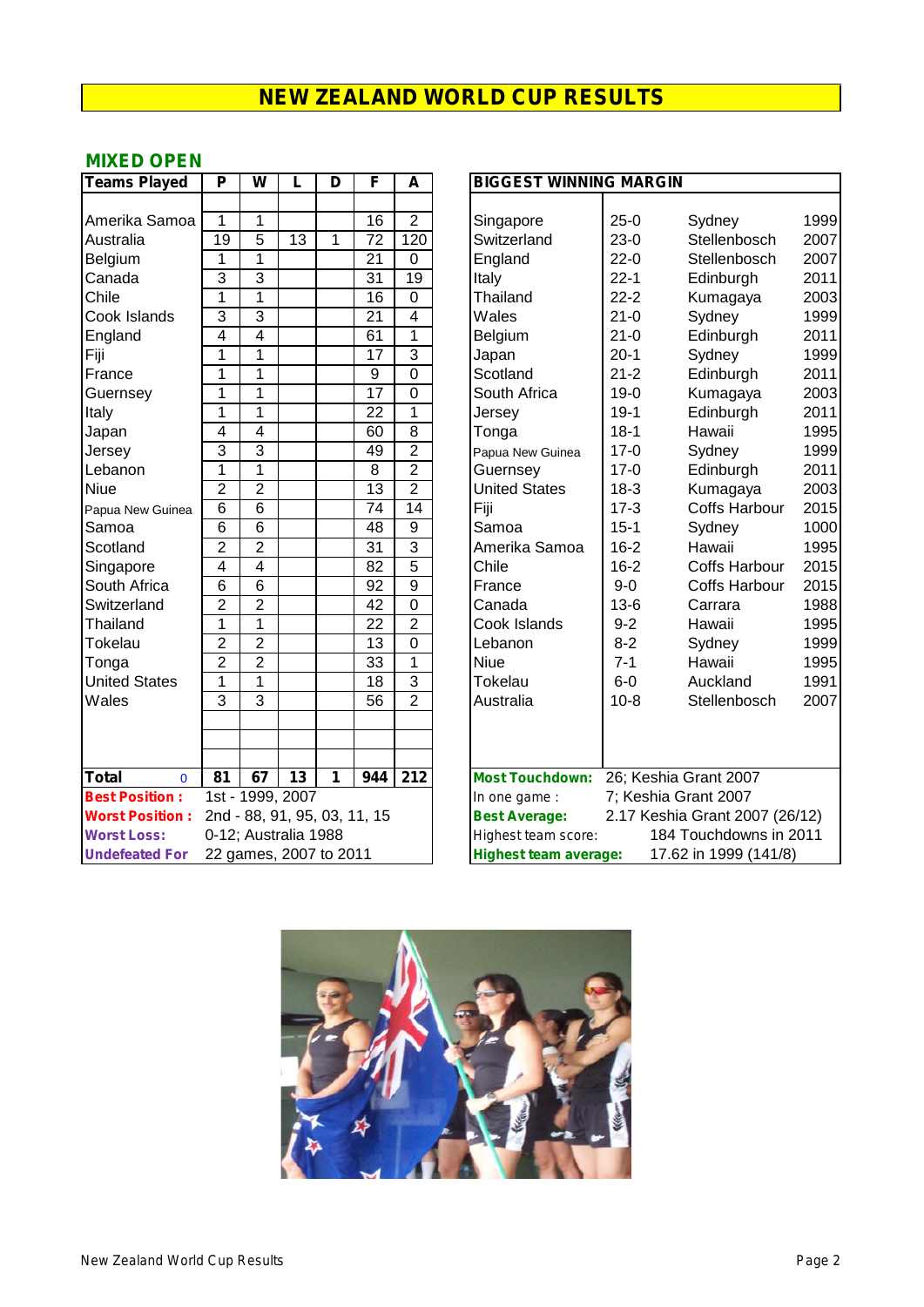#### **MEN OVER 30 YEARS**

| Teams Played              | P  | W                    |   | D | F   | A              | <b>BIGGEST WINNING MARGIN</b>                             |
|---------------------------|----|----------------------|---|---|-----|----------------|-----------------------------------------------------------|
|                           |    |                      |   |   |     |                |                                                           |
| Australia                 | 10 | 1                    | 8 | 1 | 25  | 54             | $22 - 1$<br><b>United States</b><br>Hawaii                |
| Cook Islands              | 4  | 4                    |   |   | 24  | 6              | <b>PNG</b><br>$20 - 1$<br>Hawaii                          |
| England                   | 1  | 1                    |   |   | 10  | 1              | $\overline{2}$<br>$17-0$<br>Japan<br>Kumagaya             |
| Fiji                      | 1  | 1                    |   |   | 8   | 0              | 1<br>Tokelau<br>$16 - 0$<br>Sydney                        |
| Japan                     | 4  | 4                    |   |   | 69  | 0              | $11 - 2$<br>Southport<br>1<br>Samoa                       |
| Niue                      | 6  | 6                    |   |   | 33  | 7              | $10-1$<br>Southport<br>England                            |
| <b>PNG</b>                | 4  | 4                    |   |   | 71  | 4              | Fiji<br>$8-0$<br>Auckland<br>1                            |
| Samoa                     | 4  | 4                    |   |   | 32  | 5              | $\overline{2}$<br>South Africa<br>$8-0$<br>Kumagaya       |
| South Africa              | 2  | 2                    |   |   | 19  | 4              | Cook Islands<br>$8 - 2$<br>Hawaii                         |
| Tokelau                   | 1  | 1                    |   |   | 16  | 0              | <b>Niue</b><br>$8-2$<br>Hawaii<br>1                       |
| <b>United States</b>      | 5  | 5                    |   |   | 66  | $\overline{2}$ |                                                           |
|                           |    |                      |   |   |     |                |                                                           |
|                           |    |                      |   |   |     |                |                                                           |
|                           |    |                      |   |   |     |                |                                                           |
| <b>Totals</b><br>$\Omega$ | 42 | 33                   | 8 | 1 | 373 | 83             | 11; by 3 scorers 97, 99, 03<br><b>Most Touchdown:</b>     |
| <b>Best Position:</b>     |    | 2nd - 91, 95, 97, 03 |   |   |     |                | 5; Eric Dayberg 1997<br>In one game:                      |
| <b>Worst Position:</b>    |    | Disqualified in 1999 |   |   |     |                | 1.22 Te Maro 95/Dayberg 97 (11/9)<br><b>Best Average:</b> |
| <b>Worst Loss:</b>        |    | 2-9 Australia 1995   |   |   |     |                | 101 Touchdowns in 200<br>Highest team score:              |
| <b>Undefeated For</b>     |    | 8 games, 1991        |   |   |     |                | 10.1 in 2003 (101/10)<br><b>Highest team average:</b>     |

| <b>Teams Played</b>       | P  | W                    |   | D | F   | A  | <b>BIGGEST WINNING MARGIN</b> |          |                                   |      |  |  |
|---------------------------|----|----------------------|---|---|-----|----|-------------------------------|----------|-----------------------------------|------|--|--|
|                           |    |                      |   |   |     |    |                               |          |                                   |      |  |  |
| Australia                 | 10 |                      | 8 |   | 25  | 54 | <b>United States</b>          | $22 - 1$ | Hawaii                            | 1995 |  |  |
| Cook Islands              | 4  | 4                    |   |   | 24  | 6  | PNG.                          | $20-1$   | Hawaii                            | 1995 |  |  |
| England                   |    |                      |   |   | 10  |    | Japan                         | $17-0$   | Kumagaya                          | 2003 |  |  |
| Fiji                      |    |                      |   |   | 8   | 0  | Tokelau                       | $16 - 0$ | Sydney                            | 1999 |  |  |
| Japan                     | 4  | 4                    |   |   | 69  | 0  | Samoa                         | $11 - 2$ | Southport                         | 1997 |  |  |
| Niue                      | 6  | 6                    |   |   | 33  | 7  | England                       | $10 - 1$ | Southport                         | 1997 |  |  |
| <b>PNG</b>                | 4  | 4                    |   |   | 71  | 4  | Fiji                          | 8-0      | Auckland                          | 1991 |  |  |
| Samoa                     | 4  | 4                    |   |   | 32  | 5  | South Africa                  | 8-0      | Kumagaya                          | 2003 |  |  |
| South Africa              | 2  | 2                    |   |   | 19  | 4  | Cook Islands                  | $8 - 2$  | Hawaii                            | 1995 |  |  |
| Tokelau                   |    |                      |   |   | 16  | 0  | Niue                          | $8 - 2$  | Hawaii                            | 1995 |  |  |
| <b>United States</b>      | 5  | 5                    |   |   | 66  | 2  |                               |          |                                   |      |  |  |
|                           |    |                      |   |   |     |    |                               |          |                                   |      |  |  |
|                           |    |                      |   |   |     |    |                               |          |                                   |      |  |  |
|                           |    |                      |   |   |     |    |                               |          |                                   |      |  |  |
| <b>Totals</b><br>$\Omega$ | 42 | 33                   | 8 |   | 373 | 83 | <b>Most Touchdown:</b>        |          | 11; by 3 scorers 97, 99, 03       |      |  |  |
| <b>Best Position:</b>     |    | 2nd - 91, 95, 97, 03 |   |   |     |    | In one game :                 |          | 5; Eric Dayberg 1997              |      |  |  |
| <b>Worst Position:</b>    |    | Disqualified in 1999 |   |   |     |    | <b>Best Average:</b>          |          | 1.22 Te Maro 95/Dayberg 97 (11/9) |      |  |  |
| <b>Worst Loss:</b>        |    | 2-9 Australia 1995   |   |   |     |    | Highest team score:           |          | 101 Touchdowns in 2003            |      |  |  |
| <b>Undefeated For</b>     |    | 8 games, 1991        |   |   |     |    | Highest team average:         |          | 10.1 in 2003 (101/10)             |      |  |  |

#### **WOMEN 27/30 YEARS**

| <b>Teams Played</b>       | P  | W          |                        | D              | F                            | A              | <b>BIGGEST WINNING MARGIN</b>                     |
|---------------------------|----|------------|------------------------|----------------|------------------------------|----------------|---------------------------------------------------|
|                           |    |            |                        |                |                              |                |                                                   |
| Australia                 | 15 | 2          | 11                     | $\overline{2}$ | 28                           | 65             | <b>PNG</b><br>$22 - 0$<br>Southport               |
| Cook Islands              | 4  | 4          |                        |                | 58                           | $\overline{2}$ | $17 - 0$<br>England<br>Southport                  |
| England                   | 7  | 7          |                        |                | 77                           | 6              | <b>Niue</b><br>$17 - 0$<br>Sydney                 |
| France                    | 1  |            |                        |                | 8                            | $\overline{2}$ | Cook Islands<br>$16 - 0$<br>Hawaii                |
| <b>Niue</b>               | 8  | 8          |                        |                | 69                           | 3              | Scotland<br>$15-0$<br>Coffs Harb                  |
| <b>PNG</b>                | 8  | 8          |                        |                | 135                          | 6              | Auckland<br>$8 - 1$<br>Samoa                      |
| Samoa                     | 3  | 3          |                        |                | 13                           | 1              | Coffs Harb<br>France<br>$8 - 2$                   |
| Scotland                  | 1  | 1          |                        |                | 15                           | 0              | Australia<br>$4 - 3$<br>Auckland                  |
|                           |    |            |                        |                |                              |                |                                                   |
|                           |    |            |                        |                |                              |                |                                                   |
|                           |    |            |                        |                |                              |                |                                                   |
| <b>Totals</b><br>$\Omega$ | 47 | 34         | 11                     | $\mathbf{2}$   | 403                          | 85             | 20; Sharyn Pratley 199<br><b>Most Touchdown:</b>  |
| <b>Best Position:</b>     |    | 1st - 1991 |                        |                |                              |                | 5; Broughton 95 & Prat<br>In one game:            |
| <b>Worst Position:</b>    |    |            |                        |                | 2nd - 1995, 1997, 1999, 2015 |                | 2.00 Sharyn Pratley 1999<br><b>Best Average:</b>  |
| <b>Worst Loss:</b>        |    |            | 1-9 Australia 1995     |                |                              |                | 99 Touchdowns<br>Highest team score:              |
| <b>Undefeated For</b>     |    |            | 11 games, 1991 to 1995 |                |                              |                | 9.90 in 1999 (99)<br><b>Highest team average:</b> |

| <b>Teams Played</b>           | P          | W                      |    | D              | F                            | A              | <b>BIGGEST WINNING MARGIN</b> |          |                                  |      |
|-------------------------------|------------|------------------------|----|----------------|------------------------------|----------------|-------------------------------|----------|----------------------------------|------|
|                               |            |                        |    |                |                              |                |                               |          |                                  |      |
| Australia                     | 15         | 2                      | 11 | $\overline{2}$ | 28                           | 65             | PNG                           | $22 - 0$ | Southport                        | 1997 |
| Cook Islands                  | 4          | 4                      |    |                | 58                           | 2              | England                       | $17 - 0$ | Southport                        | 1997 |
| England                       | 7          |                        |    |                | 77                           | 6              | Niue                          | $17-0$   | Sydney                           | 1999 |
| France                        |            |                        |    |                | 8                            | $\overline{2}$ | Cook Islands                  | $16 - 0$ | Hawaii                           | 1995 |
| Niue                          | 8          | 8                      |    |                | 69                           | 3              | Scotland                      | 15-0     | Coffs Harbour                    | 2015 |
| <b>PNG</b>                    | 8          | 8                      |    |                | 135                          | 6              | Samoa                         | $8 - 1$  | Auckland                         | 1991 |
| Samoa                         | 3          | 3                      |    |                | 13                           |                | France                        | $8-2$    | Coffs Harbour                    | 2015 |
| Scotland                      |            |                        |    |                | 15                           | 0              | Australia                     | 4-3      | Auckland                         | 1991 |
|                               |            |                        |    |                |                              |                |                               |          |                                  |      |
|                               |            |                        |    |                |                              |                |                               |          |                                  |      |
|                               |            |                        |    |                |                              |                |                               |          |                                  |      |
| <b>Totals</b><br>$\mathbf{0}$ | 47         | 34                     | 11 | $\mathbf{2}$   | 403                          | 85             | <b>Most Touchdown:</b>        |          | 20; Sharyn Pratley 1999          |      |
| <b>Best Position:</b>         | 1st - 1991 |                        |    |                |                              |                | In one game:                  |          | 5; Broughton 95 & Pratley 99     |      |
| <b>Worst Position:</b>        |            |                        |    |                | 2nd - 1995, 1997, 1999, 2015 |                | <b>Best Average:</b>          |          | 2.00 Sharyn Pratley 1999 (20/10) |      |
| <b>Worst Loss:</b>            |            | 1-9 Australia 1995     |    |                |                              |                | Highest team score:           |          | 99 Touchdowns in 1999            |      |
| <b>Undefeated For</b>         |            | 11 games, 1991 to 1995 |    |                |                              |                | <b>Highest team average:</b>  |          | 9.90 in 1999 (99/10)             |      |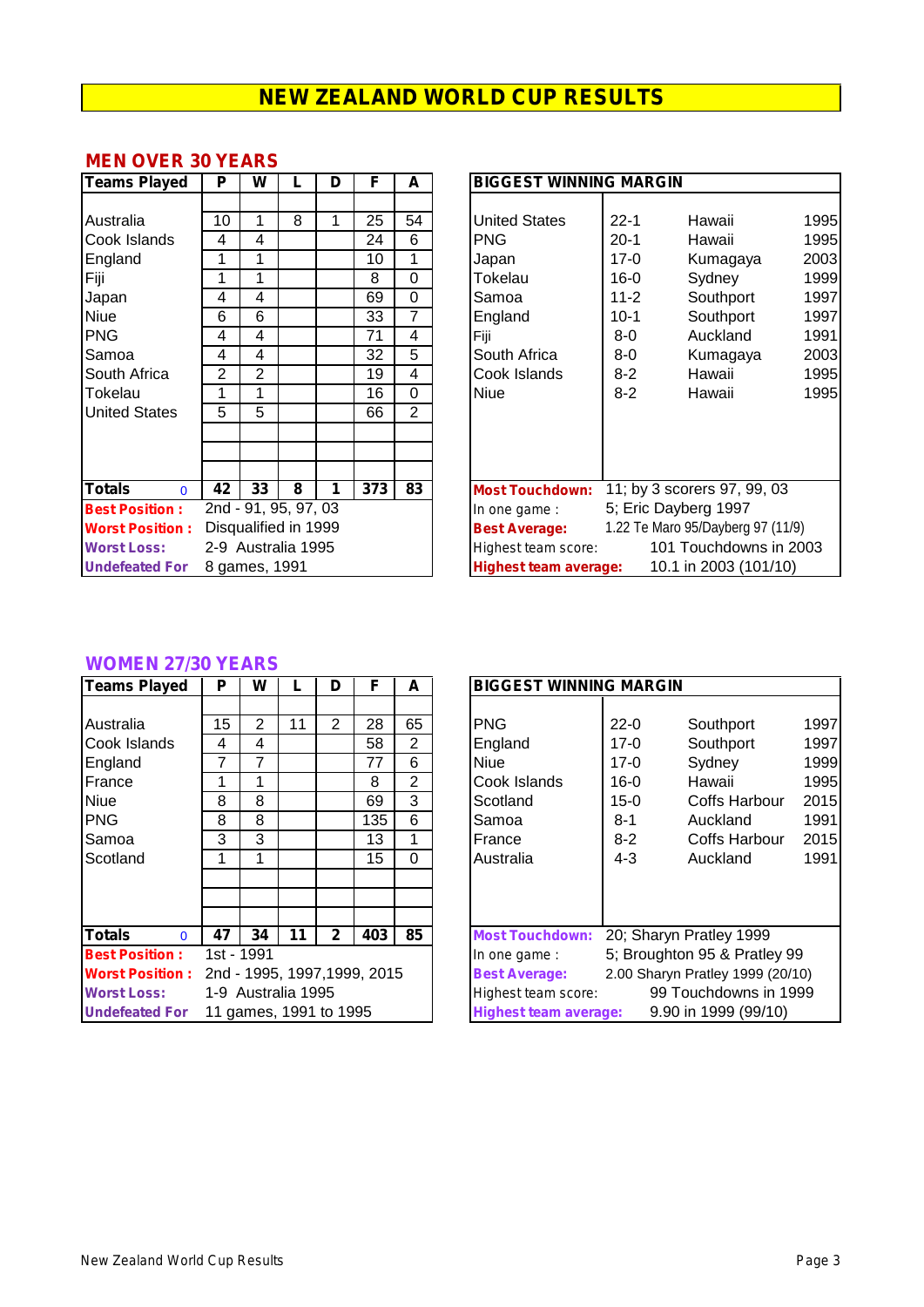#### **MIXED OVER 30 YEARS**

| <b>Teams Played</b>               | P              | W              |                        | D        | F   | A              | <b>BIGGEST WINNING MARGIN</b>                            |
|-----------------------------------|----------------|----------------|------------------------|----------|-----|----------------|----------------------------------------------------------|
|                                   |                |                |                        |          |     |                |                                                          |
| Australia                         | 13             | 9              | 4                      |          | 79  | 68             | 1999<br>$23-1$<br>Sydney<br>Japan                        |
| Cook Islands                      | 3              | 3              |                        |          | 55  | $\overline{2}$ | $23-1$<br>Coffs Harbour<br>2015<br><b>Netherlands</b>    |
| England                           | 5              | 5              |                        |          | 69  | 6              | Cook Islands<br>$22 - 0$<br>1999<br>Sydney               |
| Italy                             | 1              | 1              |                        |          | 21  | 4              | $21 - 0$<br>199<br>Southport<br>Samoa                    |
| Japan                             | $\overline{2}$ | $\overline{2}$ |                        |          | 32  | 1              | <b>Niue</b><br>$21 - 1$<br>2015<br><b>Coffs Harbour</b>  |
| Netherlands                       | $\overline{2}$ | $\overline{2}$ |                        |          | 42  | $\mathbf 0$    | $20 - 0$<br><b>Coffs Harbour</b><br>2015<br>Singapore    |
| Niue                              | 3              | 3              |                        |          | 54  | 1              | $21 - 4$<br>Edinburgh<br>201'<br>Italy                   |
| Samoa                             | 5              | 5              |                        |          | 75  | 3              | $18 - 0$<br>2007<br>Scotland<br>Stellenbosch             |
| Scotland                          | 1              | 1              |                        |          | 18  | $\mathbf 0$    | <b>United States</b><br>$17 - 0$<br>2007<br>Stellenbosch |
| Singapore                         | 2              | $\overline{2}$ |                        |          | 37  | $\Omega$       | Wales<br>$17 - 0$<br>Edinburgh<br>201'                   |
| South Africa                      | 3              | 3              |                        |          | 30  | 8              | 201'<br>$18-2$<br>Edinburgh<br>England                   |
| <b>United States</b>              | $\overline{2}$ | $\overline{2}$ |                        |          | 32  | $\mathbf 0$    | South Africa<br>$9-0$<br>201'<br>Edinburgh               |
| Wales                             | 1              | 1              |                        |          | 17  | $\Omega$       | 1999<br>$10 - 4$<br>Sydney<br>Australia                  |
|                                   |                |                |                        |          |     |                |                                                          |
|                                   |                |                |                        |          |     |                |                                                          |
| <b>Total</b>                      | 43             | 39             | 4                      | $\bf{0}$ | 561 | 93             | 25; Peter Walters 1999<br><b>Most Touchdown:</b>         |
| $\Omega$<br><b>Best Position:</b> |                |                | 1st - 1999, 2007, 2011 |          |     |                | 7; Peter Walters 1997 & 1999                             |
|                                   |                |                |                        |          |     |                | In one game :                                            |
| <b>Worst Position:</b>            |                |                | 2nd - 1997, 2015       |          |     |                | 2;50 Peter Walters 1999 (25/10)<br><b>Best Average:</b>  |
| <b>Worst Loss:</b>                |                |                | 7-11; Australia 2015   |          |     |                | 131 Touchdowns in 2011<br>Highest team score:            |
| <b>Undefeated For</b>             |                |                | 18 games, 1999 to 2007 |          |     |                | <b>Highest team average:</b><br>14.71 in 2015 (103/7)    |

| <b>Teams Played</b>    | P              | W                      |   | D        | F   | A        | <b>BIGGEST WINNING MARGIN</b>                           |                                                       |                              |      |  |  |
|------------------------|----------------|------------------------|---|----------|-----|----------|---------------------------------------------------------|-------------------------------------------------------|------------------------------|------|--|--|
|                        |                |                        |   |          |     |          |                                                         |                                                       |                              |      |  |  |
| Australia              | 13             | 9                      | 4 |          | 79  | 68       | Japan                                                   | $23 - 1$                                              | Sydney                       | 1999 |  |  |
| Cook Islands           | 3              | 3                      |   |          | 55  | 2        | <b>Netherlands</b>                                      | $23 - 1$                                              | Coffs Harbour                | 2015 |  |  |
| England                | 5              | 5                      |   |          | 69  | 6        | Cook Islands                                            | $22 - 0$                                              | Sydney                       | 1999 |  |  |
| Italy                  |                |                        |   |          | 21  | 4        | Samoa                                                   | $21 - 0$                                              | Southport                    | 1997 |  |  |
| Japan                  | $\overline{2}$ | $\overline{2}$         |   |          | 32  | 1        | Niue                                                    | $21 - 1$                                              | Coffs Harbour                | 2015 |  |  |
| Netherlands            | $\overline{2}$ | $\overline{2}$         |   |          | 42  | 0        | Singapore                                               | $20 - 0$                                              | Coffs Harbour                | 2015 |  |  |
| Niue                   | 3              | 3                      |   |          | 54  | 1        | Italy                                                   | $21 - 4$                                              | Edinburgh                    | 2011 |  |  |
| Samoa                  | 5              | 5                      |   |          | 75  | 3        | Scotland                                                | $18 - 0$                                              | Stellenbosch                 | 2007 |  |  |
| Scotland               |                |                        |   |          | 18  | 0        | United States                                           | $17-0$                                                | Stellenbosch                 | 2007 |  |  |
| Singapore              | $\overline{2}$ | $\overline{2}$         |   |          | 37  | 0        | Wales                                                   | $17-0$                                                | Edinburgh                    | 2011 |  |  |
| South Africa           | 3              | 3                      |   |          | 30  | 8        | England                                                 | $18-2$                                                | Edinburgh                    | 2011 |  |  |
| <b>United States</b>   | 2              | 2                      |   |          | 32  | $\Omega$ | South Africa                                            | 9-0                                                   | Edinburgh                    | 2011 |  |  |
| Wales                  | 1              |                        |   |          | 17  | 0        | Australia                                               | $10 - 4$                                              | Sydney                       | 1999 |  |  |
|                        |                |                        |   |          |     |          |                                                         |                                                       |                              |      |  |  |
|                        |                |                        |   |          |     |          |                                                         |                                                       |                              |      |  |  |
|                        |                |                        |   |          |     |          |                                                         |                                                       |                              |      |  |  |
| Total<br>$\Omega$      | 43             | 39                     | 4 | $\bf{0}$ | 561 | 93       | <b>Most Touchdown:</b>                                  |                                                       | 25; Peter Walters 1999       |      |  |  |
| <b>Best Position:</b>  |                | 1st - 1999, 2007, 2011 |   |          |     |          | In one game:                                            |                                                       | 7; Peter Walters 1997 & 1999 |      |  |  |
| <b>Worst Position:</b> |                | 2nd - 1997, 2015       |   |          |     |          | 2;50 Peter Walters 1999 (25/10)<br><b>Best Average:</b> |                                                       |                              |      |  |  |
| <b>Worst Loss:</b>     |                | 7-11; Australia 2015   |   |          |     |          | 131 Touchdowns in 2011<br>Highest team score:           |                                                       |                              |      |  |  |
| <b>Undefeated For</b>  |                | 18 games, 1999 to 2007 |   |          |     |          |                                                         | 14.71 in 2015 (103/7)<br><b>Highest team average:</b> |                              |      |  |  |

#### **MEN OVER 35 YEARS**

| <b>Teams Played</b>           | P              | W              |                      | D            | F   | A               | <b>BIGGEST WINNING MARGIN</b> |                        |                               |                  |
|-------------------------------|----------------|----------------|----------------------|--------------|-----|-----------------|-------------------------------|------------------------|-------------------------------|------------------|
|                               |                |                |                      |              |     |                 |                               |                        |                               |                  |
| Australia                     | 18             | 4              | 13                   | 1            | 51  | 112             | England                       | $25-0$                 | Sydney                        | 1999             |
| Canada                        | 2              | $\mathbf{2}$   |                      |              | 35  | 5               | Japan                         | $22 - 0$               | Kumagaya                      | 200              |
| Cook Islands                  | 5              | 5              |                      |              | 43  | 13              | Singapore                     | $19-1$                 | Kumagaya                      | 200              |
| England                       | $\overline{2}$ | $\overline{2}$ |                      |              | 33  | 1               | Canada                        | $18 - 2$               | Carrara                       | 1988             |
| Fiji                          | 1              | 1              |                      |              | 13  | 1               | <b>PNG</b>                    | $17 - 1$               | Hawaii                        | 199              |
| France                        | 1              | 1              |                      |              | 11  | 4               | Cook Islands                  | $13-0$                 | Auckland                      | 199 <sup>°</sup> |
| Japan                         | 6              | 6              |                      |              | 110 | 8               | Fiji                          | $13 - 1$               | Coffs Harbour                 | 201              |
| <b>Niue</b>                   | 4              | 4              |                      |              | 23  | 8               | France                        | $11 - 4$               | Coffs Harbour                 | 201              |
| <b>PNG</b>                    | 8              | 8              |                      |              | 96  | 12 <sup>2</sup> | <b>Niue</b>                   | $10-1$                 | Hawaii                        | 199              |
| Samoa                         | 8              | 7              | 1                    |              | 33  | 15              | Australia                     | $9 - 4$                | Coffs Harbour                 | 201              |
| Singapore                     | $\overline{2}$ | 2              |                      |              | 29  | 1               | Samoa                         | $6 - 1$                | Auckland                      | 199 <sup>4</sup> |
| <b>United States</b>          | 1              |                |                      | 1            | 5   | 5               |                               |                        |                               |                  |
|                               |                |                |                      |              |     |                 |                               |                        |                               |                  |
|                               |                |                |                      |              |     |                 |                               |                        |                               |                  |
|                               |                |                |                      |              |     |                 |                               |                        |                               |                  |
| <b>Totals</b><br>$\mathbf{0}$ | 58             | 42             | 14                   | $\mathbf{2}$ | 482 | 185             | <b>Most Touchdown:</b>        |                        | 19, Bruce Murray 2003         |                  |
| <b>Best Position:</b>         |                | 1st - 2015     |                      |              |     |                 | In one game :                 |                        | 8; Bruce Murray 2003          |                  |
| <b>Worst Position:</b>        | 3rd - 1997     |                |                      |              |     |                 | <b>Best Average:</b>          |                        | 2.24 Bruce Murray 2003 (19/8) |                  |
| <b>Worst Loss:</b>            |                |                | 2-12; Australia 1991 |              |     |                 | Highest team score:           | 106 Touchdowns in 2003 |                               |                  |
| <b>Undefeated For</b>         |                |                | 7 games, 2003 2015   |              |     |                 | <b>Highest team average:</b>  | 13.25 in 2003 (106/8)  |                               |                  |

| <b>Teams Played</b>           | P              | W              |                      | D            | F   | A   | <b>BIGGEST WINNING MARGIN</b> |                       |                               |      |  |
|-------------------------------|----------------|----------------|----------------------|--------------|-----|-----|-------------------------------|-----------------------|-------------------------------|------|--|
|                               |                |                |                      |              |     |     |                               |                       |                               |      |  |
| Australia                     | 18             | 4              | 13                   |              | 51  | 112 | England                       | $25 - 0$              | Sydney                        | 1999 |  |
| Canada                        | 2              | 2              |                      |              | 35  | 5   | Japan                         | $22 - 0$              | Kumagaya                      | 2003 |  |
| Cook Islands                  | 5              | 5              |                      |              | 43  | 13  | Singapore                     | $19-1$                | Kumagaya                      | 2003 |  |
| England                       | $\overline{2}$ | 2              |                      |              | 33  |     | Canada                        | $18 - 2$              | Carrara                       | 1988 |  |
| Fiji                          |                |                |                      |              | 13  | 1   | PNG.                          | $17 - 1$              | Hawaii                        | 1995 |  |
| France                        |                |                |                      |              | 11  | 4   | Cook Islands                  | $13 - 0$              | Auckland                      | 1991 |  |
| Japan                         | 6              | 6              |                      |              | 110 | 8   | Fiji                          | $13 - 1$              | Coffs Harbour                 | 2015 |  |
| Niue                          | 4              | 4              |                      |              | 23  | 8   | France                        | $11 - 4$              | Coffs Harbour                 | 2015 |  |
| <b>PNG</b>                    | 8              | 8              |                      |              | 96  | 12  | Niue                          | $10-1$                | Hawaii                        | 1995 |  |
| Samoa                         | 8              |                |                      |              | 33  | 15  | Australia                     | 9-4                   | Coffs Harbour                 | 2015 |  |
| Singapore                     | 2              | $\overline{2}$ |                      |              | 29  | 1   | Samoa                         | $6 - 1$               | Auckland                      | 1991 |  |
| <b>United States</b>          |                |                |                      |              | 5   | 5   |                               |                       |                               |      |  |
|                               |                |                |                      |              |     |     |                               |                       |                               |      |  |
|                               |                |                |                      |              |     |     |                               |                       |                               |      |  |
|                               |                |                |                      |              |     |     |                               |                       |                               |      |  |
| <b>Totals</b><br>$\mathbf{0}$ | 58             | 42             | 14                   | $\mathbf{2}$ | 482 | 185 | <b>Most Touchdown:</b>        |                       | 19, Bruce Murray 2003         |      |  |
| <b>Best Position:</b>         |                | 1st - 2015     |                      |              |     |     | In one game :                 |                       | 8; Bruce Murray 2003          |      |  |
| <b>Worst Position:</b>        |                | 3rd - 1997     |                      |              |     |     | <b>Best Average:</b>          |                       | 2.24 Bruce Murray 2003 (19/8) |      |  |
| <b>Worst Loss:</b>            |                |                | 2-12; Australia 1991 |              |     |     | Highest team score:           |                       | 106 Touchdowns in 2003        |      |  |
| <b>Undefeated For</b>         |                |                | 7 games, 2003 2015   |              |     |     | <b>Highest team average:</b>  | 13.25 in 2003 (106/8) |                               |      |  |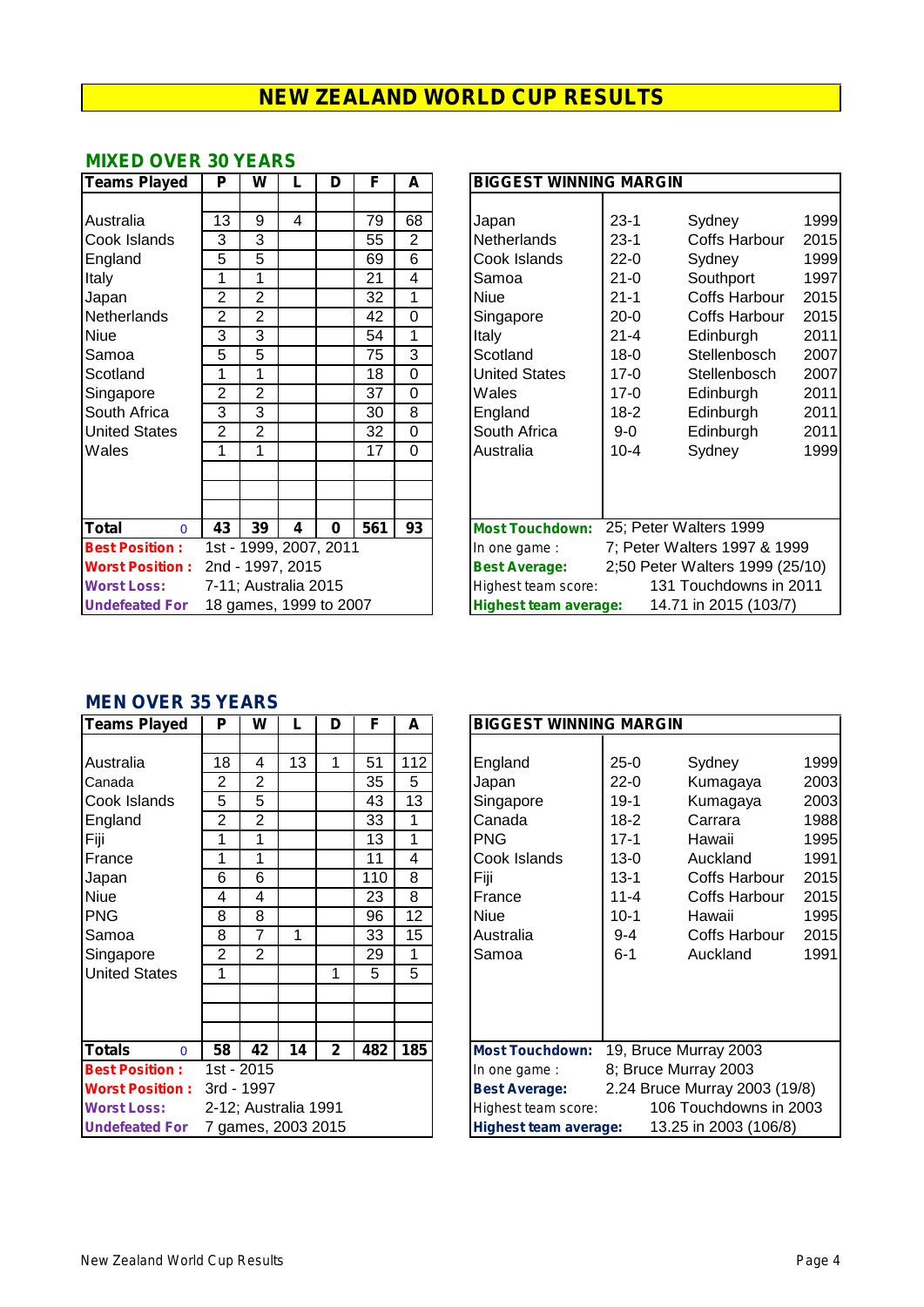#### **MEN OVER 40 YEARS**

| <b>Teams Played</b>       | P  | W                     | L  | D        | F                            | A              | <b>BIGGEST WINNING MARGIN</b>                     |
|---------------------------|----|-----------------------|----|----------|------------------------------|----------------|---------------------------------------------------|
|                           |    |                       |    |          |                              |                |                                                   |
| Australia                 | 12 | $\overline{2}$        | 10 |          | 31                           | 83             | $23-0$<br>Singapore<br>Sydney                     |
| England                   | 4  | 4                     |    |          | 36                           | 4              | <b>PNG</b><br>$23-1$<br>Sydney                    |
| Fiji                      | 1  | 1                     |    |          | 9                            | 0              | $20-0$<br>England<br>Edinburgh                    |
| France                    | 1  | 1                     |    |          | 19                           | 0              | Wales<br>$19-0$<br>Edinburgh                      |
| Ireland                   | 1  | 1                     |    |          | 13                           | 0              | $19 - 0$<br>Edinburgh<br><b>Italy</b>             |
| Italy                     | 1  | 1                     |    |          | 19                           | 0              | $19 - 0$<br>Edinburgh<br>France                   |
| Japan                     | 1  | 1                     |    |          | 9                            | 1              | $17 - 0$<br>Edinburgh<br>Singapore                |
| <b>Niue</b>               | 5  | 5                     |    |          | 60                           | 5              | <b>Niue</b><br>$16 - 0$<br>Sydney                 |
| <b>PNG</b>                | 4  | 4                     |    |          | 61                           | 1              | $15-0$<br>Scotland<br>Edinburgh                   |
| Samoa                     | 3  | 3                     |    |          | 6                            | 1              | <b>United States</b><br>$15 - 1$<br>Coffs Harb    |
| Scotland                  | 1  | 1                     |    |          | 15                           | 0              | $13 - 0$<br>Edinburgh<br>Ireland                  |
| Singapore                 | 4  | 4                     |    |          | 73                           | 1              | Fiji<br>Coffs Harb<br>$9-0$                       |
| <b>United States</b>      | 1  | 1                     |    |          | 15                           | 1              | Coffs Harb<br>$9 - 1$<br>Japan                    |
| Wales                     | 3  | 3                     |    |          | 45                           | $\overline{2}$ | Samoa<br>$3-0$<br>Southport                       |
|                           |    |                       |    |          |                              |                | Edinburgh<br>Australia<br>$8 - 7$                 |
|                           |    |                       |    |          |                              |                |                                                   |
|                           |    |                       |    |          |                              |                |                                                   |
| <b>Totals</b><br>$\Omega$ | 42 | 32                    | 10 | $\bf{0}$ | 411                          | 99             | 26; Peter Walters 2011<br><b>Most Touchdown:</b>  |
| <b>Best Position:</b>     |    | 1st - 2011            |    |          |                              |                | 5; Greenland 95/Walters & V<br>In one game :      |
| <b>Worst Position:</b>    |    |                       |    |          | 2nd - 1995, 1997, 1999, 2015 |                | <b>Best Average:</b><br>2.50 Errol Greenland 1    |
| <b>Worst Loss:</b>        |    | 0-14; Australia 1995  |    |          |                              |                | 162 Touchdowns<br>Highest team score:             |
| <b>Undefeated For</b>     |    | 15 games 2011 to 2015 |    |          |                              |                | 14.72 in 2011 (1)<br><b>Highest team average:</b> |

| <b>Teams Played</b>       | P          | W                     |    | D        | F                            | A              | <b>BIGGEST WINNING MARGIN</b>                          |                        |                                      |      |
|---------------------------|------------|-----------------------|----|----------|------------------------------|----------------|--------------------------------------------------------|------------------------|--------------------------------------|------|
|                           |            |                       |    |          |                              |                |                                                        |                        |                                      |      |
| Australia                 | 12         | 2                     | 10 |          | 31                           | 83             | Singapore                                              | $23-0$                 | Sydney                               | 1999 |
| England                   | 4          | 4                     |    |          | 36                           | 4              | PNG.                                                   | $23 - 1$               | Sydney                               | 1999 |
| Fiji                      | 1          |                       |    |          | 9                            | 0              | England                                                | $20 - 0$               | Edinburgh                            | 2011 |
| France                    | 1          |                       |    |          | 19                           | $\overline{0}$ | Wales                                                  | $19-0$                 | Edinburgh                            | 2011 |
| Ireland                   | 1          | 1                     |    |          | 13                           | $\mathbf 0$    | Italy                                                  | $19 - 0$               | Edinburgh                            | 2011 |
| Italy                     | 1          |                       |    |          | 19                           | 0              | France                                                 | $19 - 0$               | Edinburgh                            | 2011 |
| Japan                     | 1          |                       |    |          | 9                            | 1              | Singapore                                              | $17-0$                 | Edinburgh                            | 2011 |
| <b>Niue</b>               | 5          | 5                     |    |          | 60                           | 5              | Niue                                                   | $16 - 0$               | Sydney                               | 1999 |
| <b>PNG</b>                | 4          | 4                     |    |          | 61                           | 1              | Scotland                                               | $15 - 0$               | Edinburgh                            | 2011 |
| Samoa                     | 3          | 3                     |    |          | 6                            | 1              | <b>United States</b>                                   | $15 - 1$               | Coffs Harbour                        | 2015 |
| Scotland                  |            |                       |    |          | 15                           | 0              | Ireland                                                | $13 - 0$               | Edinburgh                            | 2011 |
| Singapore                 | 4          | 4                     |    |          | 73                           | 1              | Fiji                                                   | 9-0                    | Coffs Harbour                        | 2015 |
| <b>United States</b>      | 1          |                       |    |          | 15                           | 1              | Japan                                                  | $9 - 1$                | <b>Coffs Harbour</b>                 | 2015 |
| Wales                     | 3          | 3                     |    |          | 45                           | $\overline{2}$ | Samoa                                                  | $3-0$                  | Southport                            | 1997 |
|                           |            |                       |    |          |                              |                | Australia                                              | $8 - 7$                | Edinburgh                            | 2011 |
|                           |            |                       |    |          |                              |                |                                                        |                        |                                      |      |
|                           |            |                       |    |          |                              |                |                                                        |                        |                                      |      |
| <b>Totals</b><br>$\Omega$ | 42         | 32                    | 10 | $\bf{0}$ | 411                          | 99             | <b>Most Touchdown:</b>                                 |                        | 26; Peter Walters 2011               |      |
| <b>Best Position:</b>     | 1st - 2011 |                       |    |          |                              |                | In one game :                                          |                        | 5: Greenland 95/Walters & Wawatai 11 |      |
| <b>Worst Position:</b>    |            |                       |    |          | 2nd - 1995, 1997, 1999, 2015 |                | <b>Best Average:</b>                                   |                        | 2.50 Errol Greenland 1995            |      |
| <b>Worst Loss:</b>        |            | 0-14; Australia 1995  |    |          |                              |                | Highest team score:                                    | 162 Touchdowns in 2011 |                                      |      |
| <b>Undefeated For</b>     |            | 15 games 2011 to 2015 |    |          |                              |                | 14.72 in 2011 (162/11)<br><b>Highest team average:</b> |                        |                                      |      |

#### **BOYS UNDER 20 YEARS**

|                                  | Ρ  | W              | L                | D | F   | A              |
|----------------------------------|----|----------------|------------------|---|-----|----------------|
|                                  |    |                |                  |   |     |                |
| Australia                        | 4  | 3              | 1                |   | 20  | 16             |
| Cook Islands                     | 2  | $\overline{2}$ |                  |   | 20  | 5              |
| Lebanon                          | 3  | 3              |                  |   | 27  | $\overline{2}$ |
| <b>Niue</b>                      | 1  | 1              |                  |   | 10  | 1              |
| Samoa                            | 2  | 2              |                  |   | 31  | $\overline{2}$ |
| South Africa                     | 1  | 1              |                  |   | 14  | $\overline{2}$ |
|                                  |    |                |                  |   |     |                |
|                                  |    |                |                  |   |     |                |
|                                  |    |                |                  |   |     |                |
|                                  |    |                |                  |   |     |                |
| <b>Total</b>                     | 13 | 12             | 1                | 0 | 122 | 28             |
| <b>Best Position:</b>            |    |                | 1st - 2001, 2005 |   |     |                |
| Worst Position: 1st - 2001, 2005 |    |                |                  |   |     |                |

|                                                                       | Р                | W                                          | D | F                                | A                                                             | <b>BIGGEST WINNING MARGIN</b>                                                                                                                                                                                                                                                            |
|-----------------------------------------------------------------------|------------------|--------------------------------------------|---|----------------------------------|---------------------------------------------------------------|------------------------------------------------------------------------------------------------------------------------------------------------------------------------------------------------------------------------------------------------------------------------------------------|
| Australia<br>Cook Islands<br>Lebanon<br>Niue<br>Samoa<br>South Africa | 4<br>2<br>3<br>2 | 3<br>$\overline{2}$<br>3<br>$\overline{2}$ |   | 20<br>20<br>27<br>10<br>31<br>14 | 16<br>5<br>$\overline{2}$<br>$\overline{2}$<br>$\overline{2}$ | Kawana Waters 2005<br>$17-1$<br>Samoa<br>South Africa<br>$14 - 2$<br>Kawana Waters 2005<br>$12 - 1$<br>Lebanon<br>Manukau City<br>2001<br>Manukau City<br><b>Niue</b><br>$10-1$<br>2001<br>Manukau City<br>Cook Islands<br>2001<br>$9 - 1$<br>$7-2$<br>Manukau City<br>2001<br>Australia |
| Total<br><b>Best Position:</b>                                        | 13               | $12 \,$<br>1st - 2001, 2005                | 0 | 122                              | 28                                                            | <b>Worst Loss:</b><br>2-6; Australia 2005<br>Winning streak:<br>9 games, 2001 to 2005<br>Event high scorer 10; Bruce Henare Kake 2001                                                                                                                                                    |
| Worst Position : I                                                    |                  | 1st - 2001, 2005                           |   |                                  |                                                               | 5; Adrian Sionipulu 2005<br>In one game:                                                                                                                                                                                                                                                 |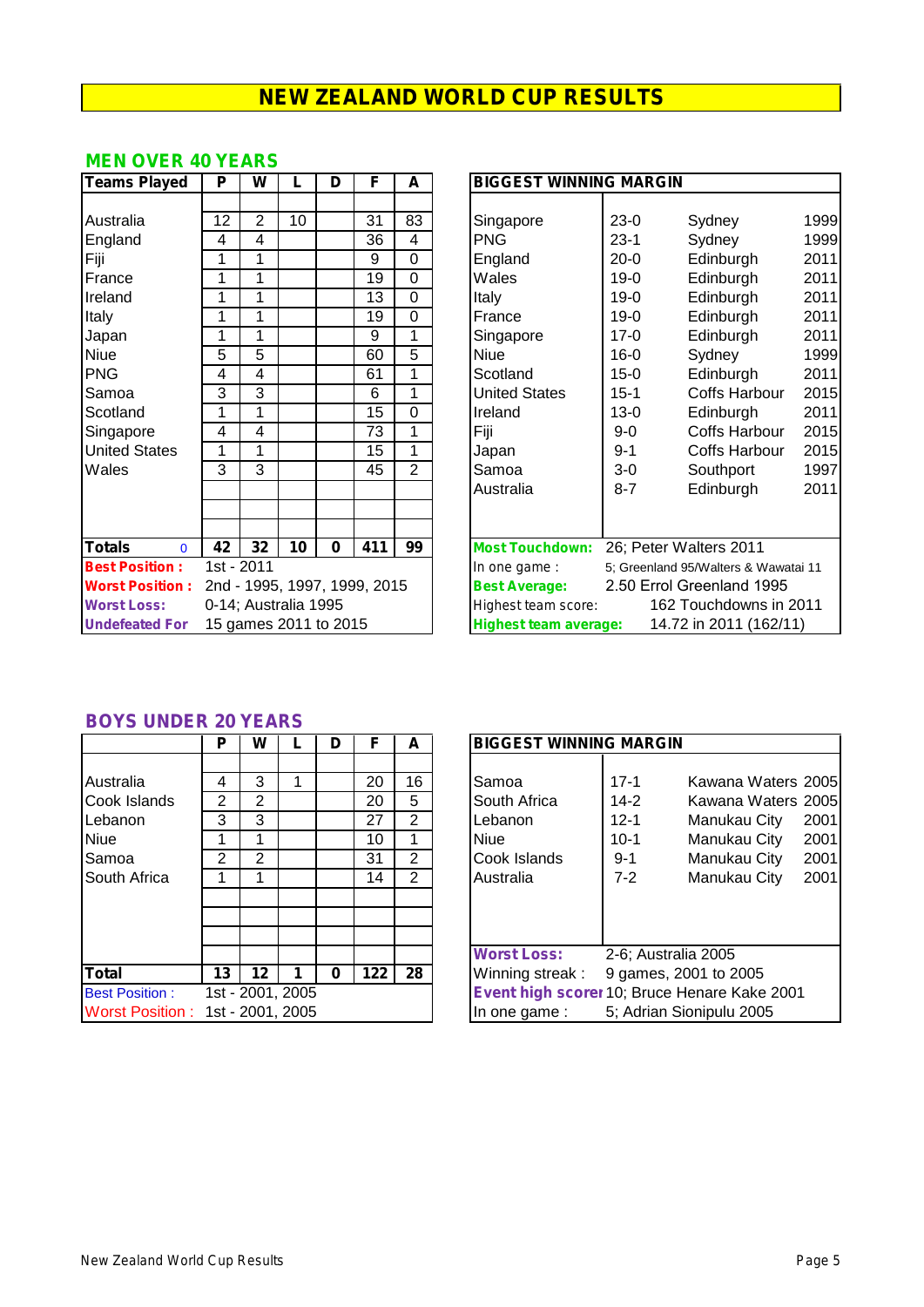|                                  | Ρ      | W |                  | D | F        | A  | <b>BIGGEST WINNING MARGIN</b>                                                       |  |
|----------------------------------|--------|---|------------------|---|----------|----|-------------------------------------------------------------------------------------|--|
| Australia<br><b>South Africa</b> | 5<br>5 | 5 | 5                |   | 11<br>87 | 26 | South Africa<br>$23-0$<br>Manukau City                                              |  |
| Under 18 teams                   | 3      |   | 2                |   | 15       | 10 |                                                                                     |  |
| <b>Total</b>                     | 13     | 6 |                  | O | 113      | 37 | <b>Worst Loss:</b><br>0-13; Australia 1988<br>Winning streak:<br>1 game, 2001, 2005 |  |
| <b>Best Position:</b>            |        |   | 2nd - 2001, 2005 |   |          |    | Event high scorer 11; Pauline Ripia 2001                                            |  |
| Worst Position: 2nd - 2001, 2005 |        |   |                  |   |          |    | 6; Kylie Shankland 2001<br>In one game:                                             |  |

#### **GIRLS UNDER 20 YEARS**

|                       | Р  | W                |   | D | F   | A  | <b>BIGGEST WINNING MARGIN</b>                  |
|-----------------------|----|------------------|---|---|-----|----|------------------------------------------------|
|                       |    |                  |   |   |     |    |                                                |
| Australia             | 5  |                  | 5 |   | 11  | 26 | South Africa<br>2001<br>$23-0$<br>Manukau City |
| South Africa          | 5  | 5                |   |   | 87  |    |                                                |
|                       |    |                  |   |   |     |    |                                                |
|                       |    |                  |   |   |     |    |                                                |
|                       |    |                  |   |   |     |    |                                                |
| Under 18 teams        | -3 |                  |   |   | 15  | 10 |                                                |
|                       |    |                  |   |   |     |    | <b>Worst Loss:</b><br>0-13; Australia 1988     |
| Total                 | 13 | 6                |   | 0 | 113 | 37 | Winning streak:<br>1 game, 2001, 2005          |
| <b>Best Position:</b> |    | 2nd - 2001, 2005 |   |   |     |    | Event high scorer 11; Pauline Ripia 2001       |
| Worst Position : .    |    | 2nd - 2001, 2005 |   |   |     |    | 6; Kylie Shankland 2001<br>In one game:        |

#### **MIXED UNDER 20 YEARS**

|                                  | Р              | w                | L | D            | F   | А  | E                       |
|----------------------------------|----------------|------------------|---|--------------|-----|----|-------------------------|
|                                  |                |                  |   |              |     |    |                         |
| Australia                        | 4              | 3                |   | 1            | 21  | 11 | $\mathsf{C}$            |
| Cook Island                      | $\overline{2}$ | $\overline{2}$   |   |              | 26  | 6  | N                       |
| Japan                            | $\overline{2}$ | $\overline{2}$   |   |              | 24  | 6  | J                       |
| Maori                            | 1              | 1                |   |              | 8   | 2  | N                       |
| <b>Niue</b>                      | 1              | 1                |   |              | 16  | 3  | F                       |
|                                  |                |                  |   |              |     |    |                         |
|                                  |                |                  |   |              |     |    |                         |
|                                  |                |                  |   |              |     |    |                         |
| <b>Under 18 teams</b>            | 4              | 3                |   | 1            | 46  | 6  |                         |
|                                  |                |                  |   |              |     |    |                         |
|                                  |                |                  |   |              |     |    | $\overline{\mathbf{V}}$ |
| <b>Total</b>                     | 14             | 12               | 0 | $\mathbf{2}$ | 141 | 34 | V                       |
| <b>Best Position:</b>            |                | 1st - 2001, 2005 |   |              |     |    | E                       |
| Worst Position: 1st - 2001, 2005 |                |                  |   |              |     |    | II                      |

|                                                           | Р           | W                |   | D            | F                   | A                 | <b>BIGGEST WINNING MARGIN</b>                                                                                                                                                               |
|-----------------------------------------------------------|-------------|------------------|---|--------------|---------------------|-------------------|---------------------------------------------------------------------------------------------------------------------------------------------------------------------------------------------|
| Australia<br>Cook Island<br>Japan<br>Maori                | 4<br>2<br>2 | 3<br>2<br>2      |   |              | 21<br>26<br>24<br>8 | 11<br>6<br>6<br>2 | 2001<br>Cook Island<br>$17 - 4$<br>Manukau City<br>Manukau City<br>2001<br><b>Niue</b><br>$16 - 3$<br>$13 - 3$<br>Manukau City<br>2001<br>Japan<br>$8 - 2$<br>Manukau City<br>2001<br>Maori |
| <b>Niue</b><br>Under 18 teams                             | 4           | 3                |   |              | 16<br>46            | 3<br>6            | Kawana Waters 2005<br>Australia<br>$9 - 4$                                                                                                                                                  |
| Total                                                     | 14          | 12               | 0 | $\mathbf{2}$ | 141                 | 34                | <b>Worst Loss:</b><br>Winning streak:<br>14 Games, 2001 to 2005                                                                                                                             |
| <b>Best Position:</b><br>Worst Position: 1st - 2001. 2005 |             | 1st - 2001, 2005 |   |              |                     |                   | Event high scorer 11; Marshall Milroy 2001<br>4; by three players 2001 / 2005<br>In one game:                                                                                               |

| Р                | W                             |          | D        | F                                                 | A                                                          |                                                                                                                                                                                                                      |                                                                                                                                                                                                                |
|------------------|-------------------------------|----------|----------|---------------------------------------------------|------------------------------------------------------------|----------------------------------------------------------------------------------------------------------------------------------------------------------------------------------------------------------------------|----------------------------------------------------------------------------------------------------------------------------------------------------------------------------------------------------------------|
| 5<br>2<br>2<br>2 | 5<br>2<br>$\overline{2}$<br>2 |          |          | 34<br>20<br>30<br>26<br>5<br>19<br>26<br>23<br>15 | 18<br>$\overline{2}$<br>4<br>3<br>$\overline{2}$<br>5<br>0 | England<br>$30-1$<br>Cook Islands<br>$20 - 2$<br>$19-2$<br><b>Niue</b><br>$16-1$<br>Lebanon<br>$15-0$<br>Tonga<br>Norfolk Island<br>$15 - 2$<br>South Africa<br>$12 - 1$<br>$8 - 3$<br>Australia<br>$5 - 3$<br>Maori | 2001<br>Manukau City<br>Manukau City<br>2001<br>Manukau City<br>2001<br>Manukau City<br>2001<br>2001<br>Manukau City<br>Kawana Waters 2005<br>Kawana Waters 2005<br>Kawana Waters 2005<br>Manukau City<br>2001 |
| 16               | 16                            | $\bf{0}$ | $\bf{0}$ | 198                                               | 36                                                         | <b>Worst Loss:</b><br>Winning streak:<br>In one game:                                                                                                                                                                | 16 games 2001 to 2005<br>7; Troy Nathan 2001                                                                                                                                                                   |
|                  |                               |          |          | 1st - 2001, 2005<br>1st - 2001, 2005              |                                                            |                                                                                                                                                                                                                      | <b>BIGGEST WINNING MARGIN</b><br>Event high scorer 22; Troy Nathan 2001                                                                                                                                        |

#### **BOYS UNDER 18 YEARS**

|                                                                                                                    | Р                                  | W                                                                      |          | D | F                                                 | A                                                                 | <b>BIGGEST WINNING MARGIN</b>                                                                                                                                                                                                                                                                                                                                                                                                                       |
|--------------------------------------------------------------------------------------------------------------------|------------------------------------|------------------------------------------------------------------------|----------|---|---------------------------------------------------|-------------------------------------------------------------------|-----------------------------------------------------------------------------------------------------------------------------------------------------------------------------------------------------------------------------------------------------------------------------------------------------------------------------------------------------------------------------------------------------------------------------------------------------|
| Australia<br>Cook Islands<br>England<br>Lebanon<br>Maori<br><b>Niue</b><br>Norfolk Island<br>South Africa<br>Tonga | 5<br>2<br>1<br>2<br>$\overline{2}$ | 5<br>1<br>$\overline{2}$<br>1<br>$\overline{2}$<br>$\overline{2}$<br>1 |          |   | 34<br>20<br>30<br>26<br>5<br>19<br>26<br>23<br>15 | 18<br>$\overline{2}$<br>4<br>3<br>$\overline{2}$<br>5<br>$\Omega$ | England<br>$30-1$<br>Manukau City<br>2(<br>2 <sup>0</sup><br>$20 - 2$<br>Manukau City<br>Cook Islands<br>Manukau City<br>2 <sup>0</sup><br>Niue<br>$19-2$<br>Manukau City<br>Lebanon<br>$16-1$<br>2(<br>$15 - 0$<br>Manukau City<br>2 <sup>0</sup><br>Tonga<br>Norfolk Island<br>$15 - 2$<br>Kawana Waters 20<br>South Africa<br>$12 - 1$<br>Kawana Waters 20<br>$8 - 3$<br>Kawana Waters 20<br>Australia<br>$5 - 3$<br>Maori<br>Manukau City<br>2( |
| <b>Totals</b><br><b>Best Position:</b><br>Worst Position :                                                         | 16                                 | 16<br>1st - 2001, 2005<br>1st - 2001, 2005                             | $\bf{0}$ | 0 | 198                                               | 36                                                                | <b>Worst Loss:</b><br>Winning streak:<br>16 games 2001 to 2005<br>Event high scorer 22; Troy Nathan 2001<br>7; Troy Nathan 2001<br>In one game:                                                                                                                                                                                                                                                                                                     |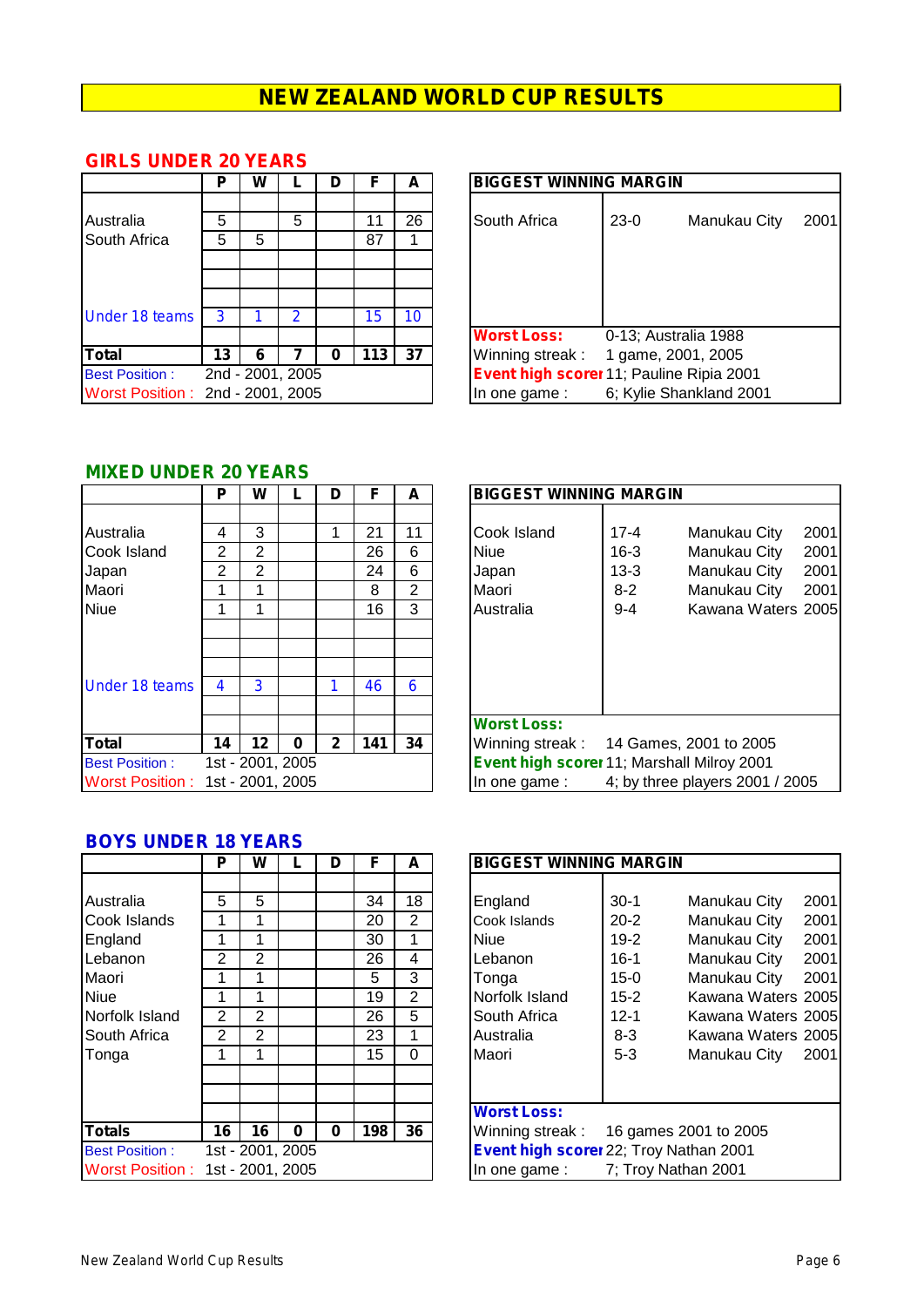#### **GIRLS UNDER 18 YEARS**

|                            | Р  | W          |   | D | F   | A  | <b>BIGGEST WINNING MARGIN</b>                                     |
|----------------------------|----|------------|---|---|-----|----|-------------------------------------------------------------------|
|                            |    |            |   |   |     |    |                                                                   |
| Australia                  | 5  | 2          | 3 |   | 18  | 18 | England<br>$\overline{\phantom{0}}^2$<br>$17 - 1$<br>Manukau City |
| England                    | 2  | 2          |   |   | 33  |    | South Africa<br>Kawana Waters 2<br>$16 - 0$                       |
| Maori                      | 3  | 3          |   |   | 15  | 8  | $6 - 3$<br>Maori<br>Manukau City 2                                |
| <b>South Africa</b>        |    |            |   |   | 16  | 0  | Kawana Waters 2<br>Australia<br>7-4                               |
|                            |    |            |   |   |     |    |                                                                   |
|                            |    |            |   |   |     |    |                                                                   |
|                            |    |            |   |   |     |    |                                                                   |
| <b>Under 20 teams</b>      | 3  | 2          |   |   | 31  | 9  |                                                                   |
|                            |    |            |   |   |     |    | <b>Worst Loss:</b><br>2-5; Australia 2001                         |
| <b>Totals</b>              | 14 | 10         | 3 |   | 113 | 36 | Winning streak:<br>4 games 2001                                   |
| <b>Best Position:</b>      |    | 1st - 2005 |   |   |     |    | Event high scorer 11; Keisha Grant 2005                           |
| Worst Position: 2nd - 2001 |    |            |   |   |     |    | 5; Keisha Grant 2005<br>In one game:                              |

|                                                     | Р      | W                   |   | D | F        | A  | <b>BIGGEST WINNING MARGIN</b>                                                                 |
|-----------------------------------------------------|--------|---------------------|---|---|----------|----|-----------------------------------------------------------------------------------------------|
| Australia<br>England                                | 5<br>2 | $\overline{2}$<br>2 | 3 |   | 18<br>33 | 18 | $17 - 1$<br>2001<br>England<br>Manukau City<br>South Africa<br>$16 - 0$<br>Kawana Waters 2005 |
| Maori                                               | 3      | 3                   |   |   | 15       | 8  | Maori<br>$6 - 3$<br>Manukau City<br>2001                                                      |
| South Africa                                        |        |                     |   |   | 16       | 0  | Kawana Waters 2005<br>$7 - 4$<br>Australia                                                    |
| Under 20 teams                                      | 3      | 2                   |   |   | 31       | 9  |                                                                                               |
|                                                     |        |                     |   |   |          |    | <b>Worst Loss:</b><br>2-5; Australia 2001                                                     |
| <b>Totals</b>                                       | 14     | 10                  | 3 |   | 113      | 36 | Winning streak:<br>4 games 2001                                                               |
| <b>Best Position:</b><br>Worst Position: 2nd - 2001 |        | 1st - 2005          |   |   |          |    | Event high scorer 11; Keisha Grant 2005<br>5; Keisha Grant 2005<br>In one game :              |

#### **MIXED UNDER 18 YEARS**

|                                  | Р  | W                |              | D            | F   | A               | <b>BIGGEST WINNING MARGIN</b>               |
|----------------------------------|----|------------------|--------------|--------------|-----|-----------------|---------------------------------------------|
|                                  |    |                  |              |              |     |                 |                                             |
| Australia                        | 5  | 2                | 2            |              | 28  | 20              | Thailand<br>Kawana Waters 2<br>$24-0$       |
| Cook Islands                     |    |                  |              |              | 13  |                 | Niue<br>$14 - 2$<br>Manukau City 2          |
| <b>Niue</b>                      | 2  | 2                |              |              | 21  | $\overline{2}$  | Cook Islands<br>Kawana Waters 2<br>$13 - 1$ |
| Thailand                         | 2  | 2                |              |              | 48  | 0               | $12 - 3$<br>Australia<br>Kawana Waters 2    |
|                                  |    |                  |              |              |     |                 |                                             |
|                                  |    |                  |              |              |     |                 |                                             |
|                                  |    |                  |              |              |     |                 |                                             |
| <b>Under 20 Teams</b>            | 3  | 2                |              |              | 21  | 12 <sup>°</sup> |                                             |
|                                  |    |                  |              |              |     |                 | <b>Worst Loss:</b><br>4-7: Australia 2005   |
| <b>Total</b>                     | 13 | 9                | $\mathbf{2}$ | $\mathbf{2}$ | 131 | 35              | Winning streak:<br>7 games; 2005            |
| <b>Best Position:</b>            |    | 2nd - 2001, 2005 |              |              |     |                 | Event high scorer 18; Henry Dunn 2005       |
| Worst Position: 2nd - 2001, 2005 |    |                  |              |              |     |                 | 5; Dunn & ToOmaga 2005<br>In one game :     |

|                                                           | Р           | W                |   | D |                      | A                         | <b>BIGGEST WINNING MARGIN</b>                                                                                                                                                                |
|-----------------------------------------------------------|-------------|------------------|---|---|----------------------|---------------------------|----------------------------------------------------------------------------------------------------------------------------------------------------------------------------------------------|
| Australia<br>Cook Islands<br>Niue<br>Thailand             | 5<br>2<br>2 | 2<br>2<br>2      |   |   | 28<br>13<br>21<br>48 | 20<br>$\overline{2}$<br>0 | Thailand<br>$24-0$<br>Kawana Waters 2005<br><b>Niue</b><br>$14 - 2$<br>Manukau City<br>2001<br>Cook Islands<br>$13 - 1$<br>Kawana Waters 2005<br>$12 - 3$<br>Australia<br>Kawana Waters 2005 |
| <b>Under 20 Teams</b>                                     | $\cdot$ 3   | 2                |   |   | 21                   | 12                        |                                                                                                                                                                                              |
| Total                                                     | 13          | 9                | 2 | 2 | 131                  | 35                        | <b>Worst Loss:</b><br>4-7; Australia 2005<br>Winning streak:<br>7 games; 2005                                                                                                                |
| <b>Best Position:</b><br>Worst Position: 2nd - 2001. 2005 |             | 2nd - 2001, 2005 |   |   |                      |                           | Event high scorer 18; Henry Dunn 2005<br>5; Dunn & ToOmaga 2005<br>In one game:                                                                                                              |

#### **Overall Performance**

| <b>Divisions</b>   | Р   | W   | L              | D              | F    | A    | Ave. |
|--------------------|-----|-----|----------------|----------------|------|------|------|
|                    |     |     |                |                |      |      |      |
| <b>Mens</b>        | 76  | 61  | 12.            | 3              | 874  | 203  | 4.31 |
| <b>Women</b>       | 79  | 60  | 18             | 1              | 830  | 150  | 5.53 |
| <b>Mixed</b>       | 81  | 67  | 13             | 1              | 944  | 212  | 4.45 |
| <b>Men 30</b>      | 42  | 33  | 8              | 1              | 373  | 83   | 4.49 |
| <b>Women 27/30</b> | 47  | 34  | 11             | 2              | 403  | 85   | 4.74 |
| <b>Mixed 30</b>    | 43  | 39  | 4              | 0              | 561  | 93   | 6.03 |
| Mens 35            | 58  | 42  | 14             | $\overline{2}$ | 482  | 185  | 2.61 |
| Mens 40            | 42  | 32  | 10             | 0              | 411  | 99   | 4.15 |
| <b>Boys 20</b>     | 13  | 12. | 1              | 0              | 122  | 28   | 4.36 |
| Girls 20           | 13  | 6   | 7              | 0              | 113  | 37   | 3.05 |
| <b>Mixed 20</b>    | 14  | 12  | 0              | $\overline{2}$ | 141  | 34   | 4.15 |
| <b>Boys 18</b>     | 16  | 16  | 0              | 0              | 198  | 36   | 5.50 |
| Girls 18           | 14  | 10  | 3              | 1              | 113  | 36   | 3.14 |
| <b>Mixed 18</b>    | 13  | 9   | $\overline{2}$ | 2              | 131  | 35   | 3.74 |
|                    |     |     |                |                |      |      |      |
|                    | 551 | 433 | 103            | 15             | 5696 | 1316 |      |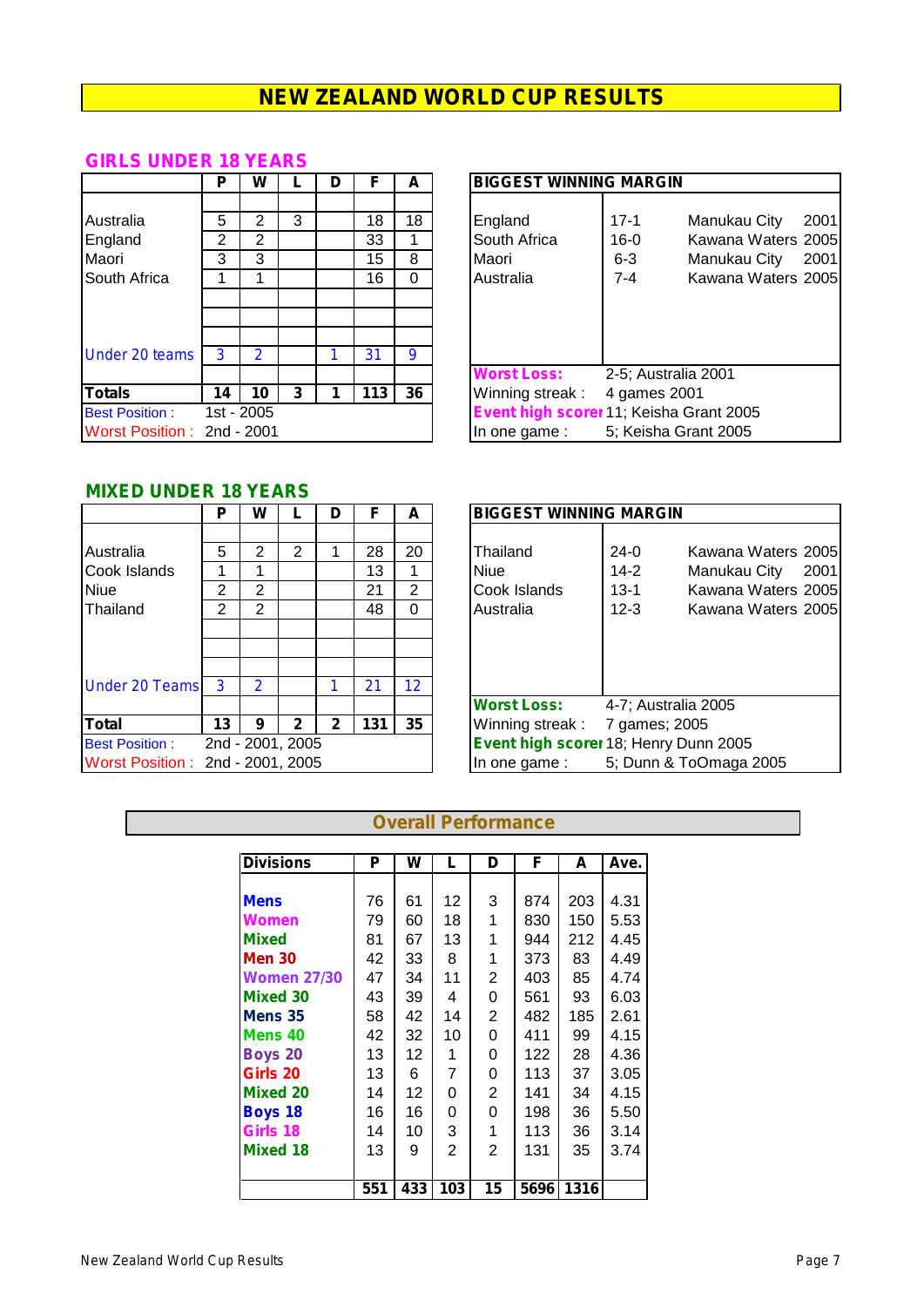|             | <b>Excluding finals</b> |     |           |      | <b>Best Attack</b> | <b>Including finals</b> |      |     |           |      |  |  |
|-------------|-------------------------|-----|-----------|------|--------------------|-------------------------|------|-----|-----------|------|--|--|
| <b>Most</b> | Year                    |     | Best Ave. | Year | <b>Divisions</b>   | <b>Most</b>             | Year |     | Best Ave. | Year |  |  |
|             |                         |     |           |      |                    |                         |      |     |           |      |  |  |
| 145         | 2011                    | 116 | 16.6      | 1995 | <b>Mens</b>        | 166                     | 2011 | 166 | 13.8      | 2011 |  |  |
| 122         | 2015                    | 106 | 15.1      | 1999 | Women              | 139                     | 2007 | 139 | 13.9      | 2007 |  |  |
| 148         | 2007                    | 127 | 18.1      | 1999 | <b>Mixed</b>       | 184                     | 2011 | 184 | 16.7      | 2011 |  |  |
| 86          | 2003                    | 74  | 14.8      | 1999 | <b>Men 30</b>      | 74                      | 1999 | 74  | 14.8      | 1999 |  |  |
| 85          | 1999                    | 85  | 10.6      | 1999 | <b>Women 27/30</b> | 99                      | 1999 | 99  | 9.90      | 1999 |  |  |
| 124         | 2011                    | 77  | 15.4      | 2015 | <b>Mixed 30</b>    | 131                     | 2011 | 107 | 14.7      | 2015 |  |  |
| 80          | 1991                    | 79  | 13.2      | 2003 | Mens 35            | 106                     | 2003 | 59  | 14.8      | 1988 |  |  |
| 138         | 2011                    | 138 | 15.3      | 2011 | Mens 40            | 162                     | 2011 | 162 | 14.7      | 2011 |  |  |
| 54          | 2001                    | 44  | 11.0      | 2005 | <b>Boys 20</b>     | 70                      | 2001 | 70  | 10.0      | 2001 |  |  |
| 45          | 2001                    | 45  | 11.3      | 2001 | Girls 20           | 69                      | 2001 | 69  | 11.5      | 2001 |  |  |
| 59          | 2005                    | 57  | 11.4      | 2001 | <b>Mixed 20</b>    | 73                      | 2001 | 73  | 10.4      | 2001 |  |  |
| 111         | 2001                    | 111 | 15.9      | 2001 | <b>Boys 18</b>     | 128                     | 2001 | 128 | 14.2      | 2001 |  |  |
| 54          | 2005                    | 54  | 10.8      | 2005 | Girls 18           | 59                      | 2005 | 59  | 9.8       | 2005 |  |  |
| 70          | 2005                    | 70  | 11.7      | 2005 | <b>Mixed 18</b>    | 98                      | 2005 | 98  | 12.3      | 2005 |  |  |
|             |                         |     |           |      |                    |                         |      |     |           |      |  |  |

## **For & Against History**

|                | <b>Excluding finals</b> |                |           |       | <b>Best Defence</b> | <b>Including finals</b> |       |    |           |       |
|----------------|-------------------------|----------------|-----------|-------|---------------------|-------------------------|-------|----|-----------|-------|
| Less           | Year                    |                | Best Ave. | Year  | <b>Divisions</b>    | Less                    | Year  |    | Best Ave. | Year  |
|                |                         |                |           |       |                     |                         |       |    |           |       |
| 7              | 99/03                   | 7              | 1.17      | 1999  | <b>Mens</b>         | 13                      | 2003  | 18 | 1.64      | 1991  |
| $\overline{2}$ | 1995                    | 2              | 0.40      | 1995  | Women               | 10                      | 95/99 | 10 | 1.11      | 95/99 |
| 5              | 1999                    | 5              | 0.71      | 1999  | <b>Mixed</b>        | 11                      | 1999  | 11 | 1.22      | 1999  |
| 3              | 1999                    | 3              | 0.60      | 1999  | <b>Men 30</b>       | 3                       | 1999  | 3  | 0.60      | 1999  |
| 6              | 1997                    | 6              | 0.75      | 1997  | <b>Women 27/30</b>  | $\overline{7}$          | 1997  | 7  | 0.70      | 1997  |
| 7              | 97/07                   | 7              | 1.17      | 97/07 | <b>Mixed 30</b>     | 11                      | 1997  | 11 | 1.38      | 1997  |
| 9              | 2003                    | 9              | 1.50      | 2003  | Mens 35             | 18                      | 03/15 | 18 | 2.25      | 2003  |
| 8              | 2011                    | 8              | 0.89      | 2011  | Mens 40             | 12                      | 2011  | 12 | 1.09      | 2011  |
| 9              | 2001                    | 9              | 1.80      | 2001  | <b>Boys 20</b>      | 15                      | 2001  | 15 | 2.14      | 2001  |
| 10             | 2001                    | 10             | 2.50      | 2001  | Girls 20            | 17                      | 2001  | 17 | 2.83      | 2001  |
| 10             | 2005                    | 10             | 1.67      | 2005  | <b>Mixed 20</b>     | 14                      | 2005  | 14 | 2.00      | 2005  |
| 10             | 2005                    | 10             | 1.67      | 2005  | <b>Boys 18</b>      | 15                      | 2005  | 15 | 2.14      | 2005  |
| 12             | 2005                    | 15             | 2.50      | 2001  | Girls 18            | 15                      | 2005  | 15 | 2.50      | 2005  |
| 7              | 2001                    | $\overline{7}$ | 1.75      | 2001  | <b>Mixed 18</b>     | 12                      | 2001  | 12 | 2.40      | 2001  |
|                |                         |                |           |       |                     |                         |       |    |           |       |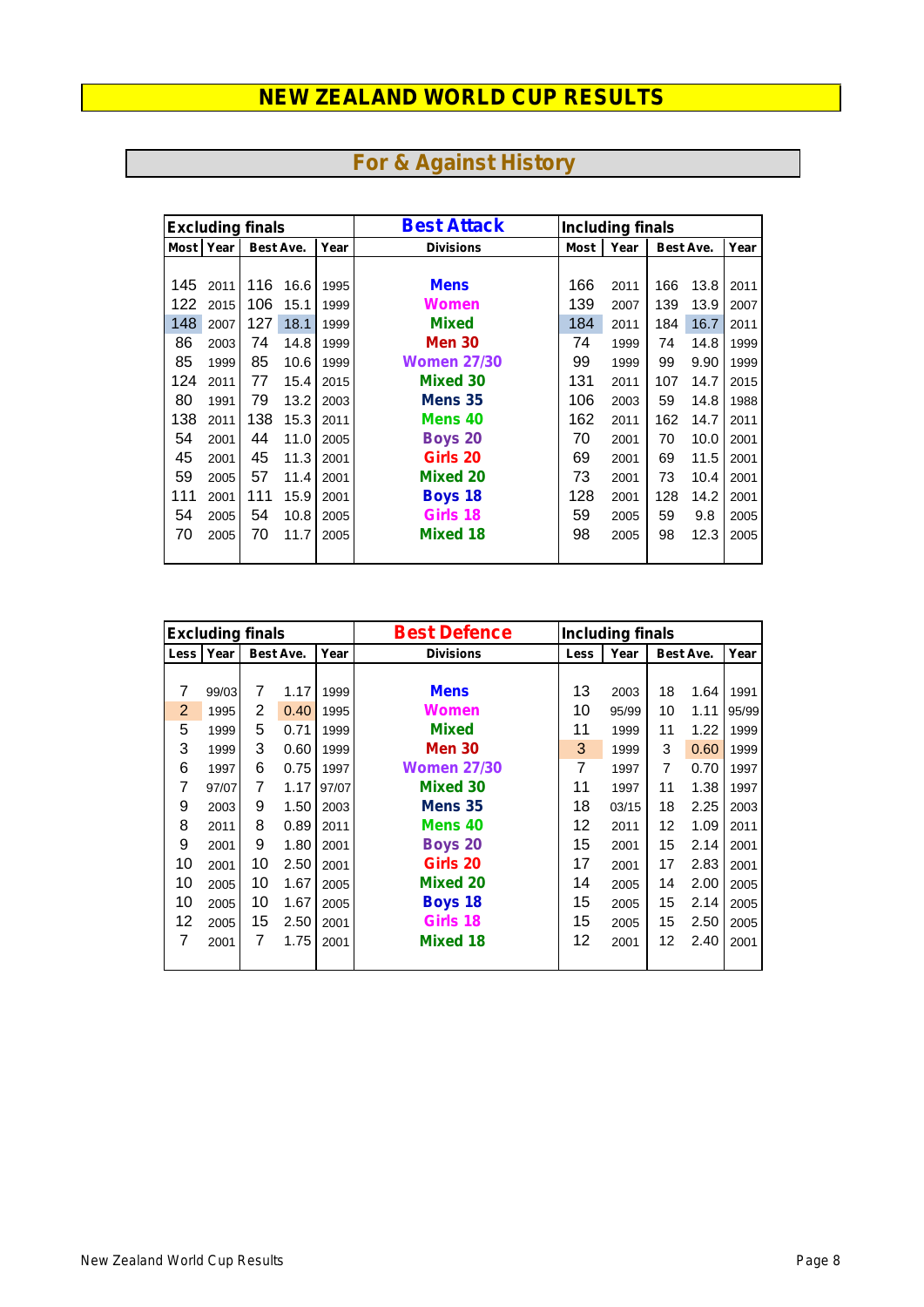| <b>Excluding finals</b> |      |      | <b>Best For &amp; Against</b> | <b>Including finals</b> |      |       |  |  |
|-------------------------|------|------|-------------------------------|-------------------------|------|-------|--|--|
| <b>Best Average</b>     |      | Year | <b>Divisions</b>              | <b>Best Average</b>     |      | Year  |  |  |
|                         |      |      |                               |                         |      |       |  |  |
| 116-9                   | 12.9 | 1995 | <b>Mens</b>                   | $96-13$                 | 7.38 | 2003  |  |  |
| $122 - 3$               | 40.7 | 2015 | Women                         | 124-10                  | 12.4 | 1999  |  |  |
| $127 - 5$               | 25.4 | 1999 | <b>Mixed</b>                  | $141 - 11$              | 12.8 | 1999  |  |  |
| 74-3                    | 24.7 | 1999 | <b>Men 30</b>                 | 74-3                    | 24.7 | 1999  |  |  |
| $83 - 6$                | 13.8 | 1997 | <b>Women 27/30</b>            | 89-7                    | 12.7 | 1997  |  |  |
| $81 - 7$                | 11.6 | 2007 | Mixed 30                      | 128-14                  | 9.14 | 19991 |  |  |
| 79-9                    | 8.78 | 2003 | Mens 35                       | 106-18                  | 5.89 | 2003  |  |  |
| 139-8                   | 17.3 | 2011 | Mens 40                       | 162-12                  | 13.5 | 2011  |  |  |
| 54-9                    | 6.00 | 2001 | <b>Boys 20</b>                | $70 - 15$               | 4.67 | 2001  |  |  |
| 45-10                   | 4.50 | 2001 | Girls 20                      | 69-17                   | 4.06 | 2001  |  |  |
| 59-10                   | 5.90 | 2005 | <b>Mixed 20</b>               | 68-14                   | 4.86 | 2005  |  |  |
| 113-13                  | 8.54 | 2001 | <b>Boys 18</b>                | 128-21                  | 6.10 | 2001  |  |  |
| 54-13                   | 4.15 | 2005 | Girls 18                      | 59-15                   | 3.93 | 2005  |  |  |
| 70-16                   | 4.38 | 2005 | <b>Mixed 18</b>               | 98-23                   | 4.26 | 2005  |  |  |
|                         |      |      |                               |                         |      |       |  |  |

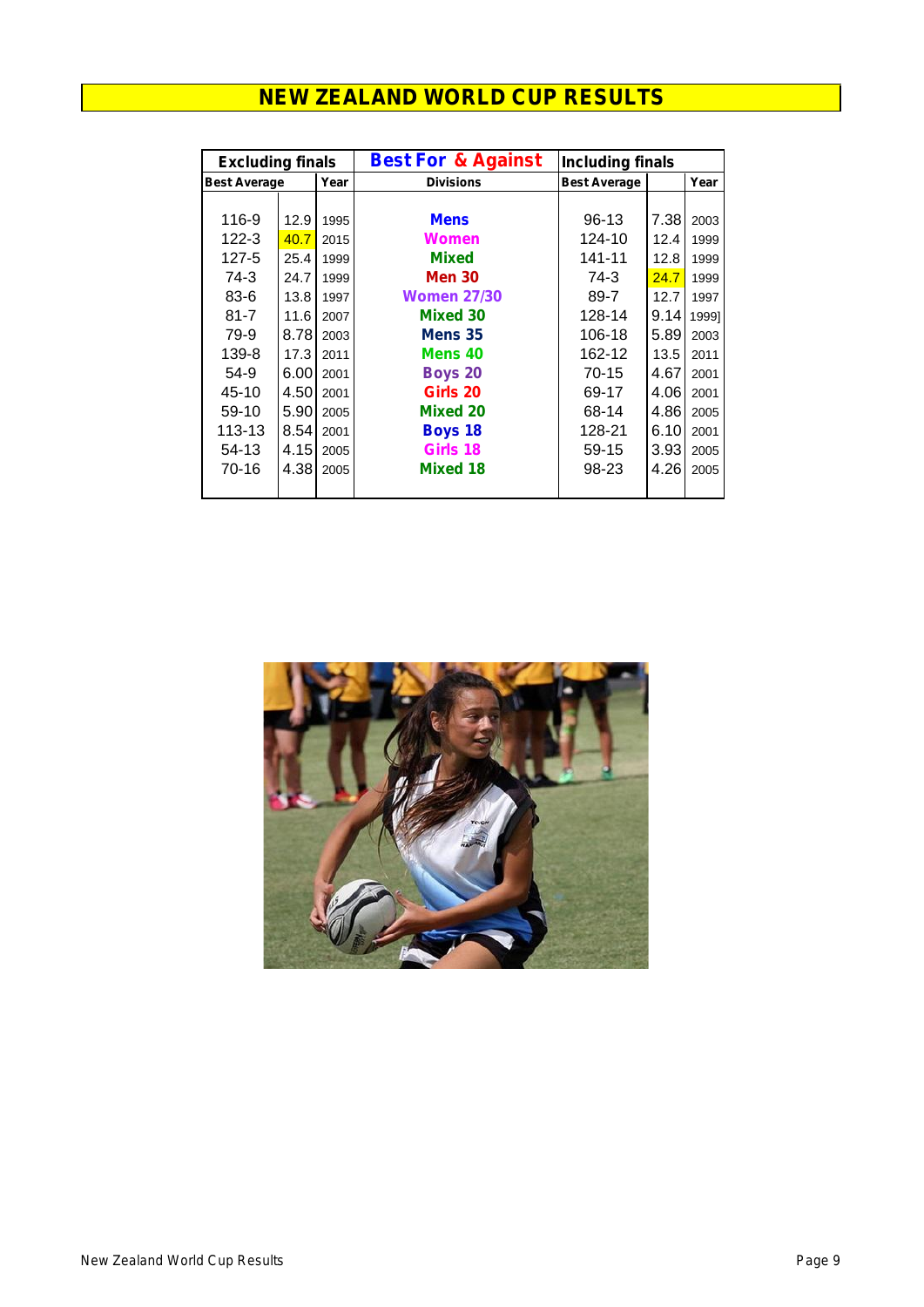## **TEST RESULTS**

| <b>MENS</b>         | P  | W                    |    | D |     | A              | <b>/OMEN</b>        | Р  | W |                           | D |                |
|---------------------|----|----------------------|----|---|-----|----------------|---------------------|----|---|---------------------------|---|----------------|
|                     |    |                      |    |   |     |                |                     |    |   |                           |   |                |
| <b>Australia</b>    | 39 | 8                    | 30 |   | 168 | 250            | <b>Australia</b>    | 38 | 3 | 35                        |   | 10             |
| <b>Canada</b>       | 2  | 2                    |    |   | 14  |                | <b>Canada</b>       | 2  | 2 |                           |   | 1(             |
| <b>Japan</b>        | 3  | 3                    |    |   | 39  | 15             | <b>Japan</b>        | 2  | 2 |                           |   | $\overline{2}$ |
| <b>Niue</b>         |    |                      |    |   | 11  | 1              | <b>Niue</b>         |    |   |                           |   | 19             |
| <b>Samoa</b>        |    |                      |    |   | 10  | $\overline{2}$ | <b>Samoa</b>        |    |   |                           |   | 1:             |
|                     |    |                      |    |   |     |                |                     |    |   |                           |   |                |
|                     | 46 | 15                   | 30 |   | 242 | 269            |                     | 44 | 9 | 35                        | 0 | 17             |
| <b>Biggest Win:</b> |    | 15-5; Japan 2016     |    |   |     |                | <b>Biggest Win:</b> |    |   | 19-0; Niue 1988           |   |                |
| <b>Worst Loss:</b>  |    | 3-11; Australia 2012 |    |   |     |                | <b>Worst Loss:</b>  |    |   | 0-11; Australia 1986, 200 |   |                |

| <b>MENS</b>         | D  | W  |                      | D |     | A              | <b>WOMEN</b>        | Р  | W |                            |   |     | A           |
|---------------------|----|----|----------------------|---|-----|----------------|---------------------|----|---|----------------------------|---|-----|-------------|
|                     |    |    |                      |   |     |                |                     |    |   |                            |   |     |             |
| <b>Australia</b>    | 39 | 8  | 30                   |   | 168 | 250            | <b>Australia</b>    | 38 | 3 | 35                         |   | 106 | 236         |
| <b>Canada</b>       | 2  | 2  |                      |   | 14  |                | <b>Canada</b>       | 2  | 2 |                            |   | 10  | 3           |
| Japan               | 3  | 3  |                      |   | 39  | 15             | Japan               | 2  | っ |                            |   | 26  | 3           |
| <b>Niue</b>         |    |    |                      |   | 11  |                | <b>Niue</b>         |    |   |                            |   | 19  | 0           |
| <b>Samoa</b>        |    |    |                      |   | 10  | $\overline{2}$ | <b>Samoa</b>        |    |   |                            |   | 12  | 4           |
|                     |    |    |                      |   |     |                |                     |    |   |                            |   |     |             |
|                     | 46 | 15 | 30                   |   |     | $242$ 269      |                     | 44 | 9 | 35                         | 0 | 173 | $\vert$ 243 |
| <b>Biggest Win:</b> |    |    | 15-5; Japan 2016     |   |     |                | <b>Biggest Win:</b> |    |   | 19-0; Niue 1988            |   |     |             |
| Worst Loss:         |    |    | 3-11; Australia 2012 |   |     |                | <b>Worst Loss:</b>  |    |   | 0-11; Australia 1986, 2002 |   |     |             |
|                     |    |    |                      |   |     |                |                     |    |   |                            |   |     |             |

| <b>MENS 20 YEARS</b>               |    | W |                                                   | D |    | A  | <b>WOMENS 20 YEARS</b>                    |    | W                                           |    |    |  |
|------------------------------------|----|---|---------------------------------------------------|---|----|----|-------------------------------------------|----|---------------------------------------------|----|----|--|
| <b>Australia</b>                   | 12 |   | 11                                                |   | 65 | 11 | <b>Australia</b>                          | 12 |                                             |    | 31 |  |
|                                    | 12 |   | 11                                                |   | 65 | 11 |                                           | 12 |                                             | 44 | 31 |  |
| <b>Biggest Win:</b><br>Worst Loss: |    |   | 9-8; Australia 2009<br>2-10; Australia 2013, 2015 |   |    |    | <b>Biggest Win:</b><br><b>Worst Loss:</b> |    | 4-3; Australia 2009<br>3-15; Australia 2015 |    |    |  |

| <b>MENS 20 YEARS</b> |    | W |                            |    | A  | <b>WOMENS 20 YEARS</b> |                      | W |    |    | A   |
|----------------------|----|---|----------------------------|----|----|------------------------|----------------------|---|----|----|-----|
| <b>Australia</b>     | 12 |   |                            | 65 | 11 | <b>Australia</b>       | 12                   |   | 11 | 31 | 111 |
|                      | 12 |   |                            | 65 | 11 |                        | 12                   |   | 11 | 31 | 111 |
| <b>Biggest Win:</b>  |    |   | 9-8; Australia 2009        |    |    | <b>Biggest Win:</b>    | 4-3; Australia 2009  |   |    |    |     |
| Worst Loss:          |    |   | 2-10; Australia 2013, 2015 |    |    | Worst Loss:            | 3-15; Australia 2015 |   |    |    |     |

| <b>BOYS 18</b>      | P  | W        |                      |   |       | А   | <b>GIRLS 18</b>     | o  | W |                     | D |    |
|---------------------|----|----------|----------------------|---|-------|-----|---------------------|----|---|---------------------|---|----|
| <b>Australia</b>    | 26 | 11       | 15                   | 0 | 155   | 170 | <b>Australia</b>    | 26 |   | 25                  | 0 | 70 |
|                     | 26 | (1)<br>4 | 15                   |   | 155 I | 170 |                     | 26 |   | 25                  | 0 | 70 |
| <b>Biggest Win:</b> |    |          | 9-6; Australia 2004  |   |       |     | <b>Biggest Win:</b> |    |   | 6-4; Australia 2004 |   |    |
| <b>Worst Loss:</b>  |    |          | 4-11; Australia 2015 |   |       |     | <b>Worst Loss:</b>  |    |   | 0-8; Australia 1998 |   |    |

| n  | w  |    |   |                                             | A | <b>GIRLS 18</b>     | D  | W |    |                                            | A   |
|----|----|----|---|---------------------------------------------|---|---------------------|----|---|----|--------------------------------------------|-----|
|    |    |    |   |                                             |   |                     |    |   |    |                                            |     |
|    |    |    |   |                                             |   |                     |    |   |    |                                            |     |
| 26 | 11 | 15 | 0 | 155                                         |   | <b>Australia</b>    | 26 |   | 25 | 70                                         | 167 |
|    |    |    |   |                                             |   |                     |    |   |    |                                            |     |
|    |    |    |   |                                             |   |                     |    |   |    |                                            |     |
| 26 | 11 | 15 | 0 |                                             |   |                     | 26 |   | 25 | 70                                         | 167 |
|    |    |    |   |                                             |   | <b>Biggest Win:</b> |    |   |    |                                            |     |
|    |    |    |   |                                             |   | <b>Worst Loss:</b>  |    |   |    |                                            |     |
|    |    |    |   | 9-6; Australia 2004<br>4-11; Australia 2015 |   | 170<br>155 170      |    |   |    | 6-4; Australia 2004<br>0-8; Australia 1998 |     |

| <b>MIXED</b>        | P  | W  |                     | D |     | A   | <b>MIXED 18</b>     | D | Λ                    |  | F  |  |
|---------------------|----|----|---------------------|---|-----|-----|---------------------|---|----------------------|--|----|--|
|                     |    |    |                     |   |     |     |                     |   |                      |  |    |  |
| <b>Australia</b>    | 38 | 14 | 24                  |   | 226 | 274 |                     |   |                      |  |    |  |
| <b>Canada</b>       | 2  | 2  |                     |   | 12  |     |                     |   |                      |  |    |  |
| <b>Japan</b>        | 0  |    |                     |   |     |     | <b>Australia</b>    | 5 |                      |  | 24 |  |
| <b>Niue</b>         |    |    |                     |   | 11  |     |                     |   |                      |  |    |  |
| <b>Samoa</b>        |    |    |                     |   | 13  | 5   |                     |   |                      |  |    |  |
|                     |    |    |                     |   |     |     |                     |   |                      |  |    |  |
|                     | 42 | 18 | 24                  | 0 | 262 | 281 |                     | 5 |                      |  | 24 |  |
| <b>Biggest Win:</b> |    |    | 13-5; Samoa 1988    |   |     |     | <b>Biggest Win:</b> |   | 6-4; Australia 2009  |  |    |  |
| Worst Loss:         |    |    | 1-8; Australia 1991 |   |     |     | <b>Worst Loss:</b>  |   | 2-10; Australia 1992 |  |    |  |

| <b>MIXED</b>        | P  | W  |                     | D |     | A                    | <b>MIXED 18</b>     | P | W                    |   |    | A  |
|---------------------|----|----|---------------------|---|-----|----------------------|---------------------|---|----------------------|---|----|----|
|                     |    |    |                     |   |     |                      |                     |   |                      |   |    |    |
| <b>Australia</b>    | 38 | 14 | 24                  |   | 226 | 274                  |                     |   |                      |   |    |    |
| <b>Canada</b>       | 2  | 2  |                     |   | 12  |                      |                     |   |                      |   |    |    |
| Japan               | 0  |    |                     |   |     |                      | <b>Australia</b>    | 5 |                      | 4 | 24 | 34 |
| <b>Niue</b>         |    |    |                     |   | 11  |                      |                     |   |                      |   |    |    |
| <b>Samoa</b>        |    |    |                     |   | 13  | 5                    |                     |   |                      |   |    |    |
|                     |    |    |                     |   |     |                      |                     |   |                      |   |    |    |
|                     | 42 | 18 | 24                  | 0 |     | $262 \overline{281}$ |                     | 5 |                      | 4 | 24 | 34 |
| <b>Biggest Win:</b> |    |    | 13-5; Samoa 1988    |   |     |                      | <b>Biggest Win:</b> |   | 6-4; Australia 2009  |   |    |    |
| Worst Loss:         |    |    | 1-8; Australia 1991 |   |     |                      | <b>Worst Loss:</b>  |   | 2-10; Australia 1992 |   |    |    |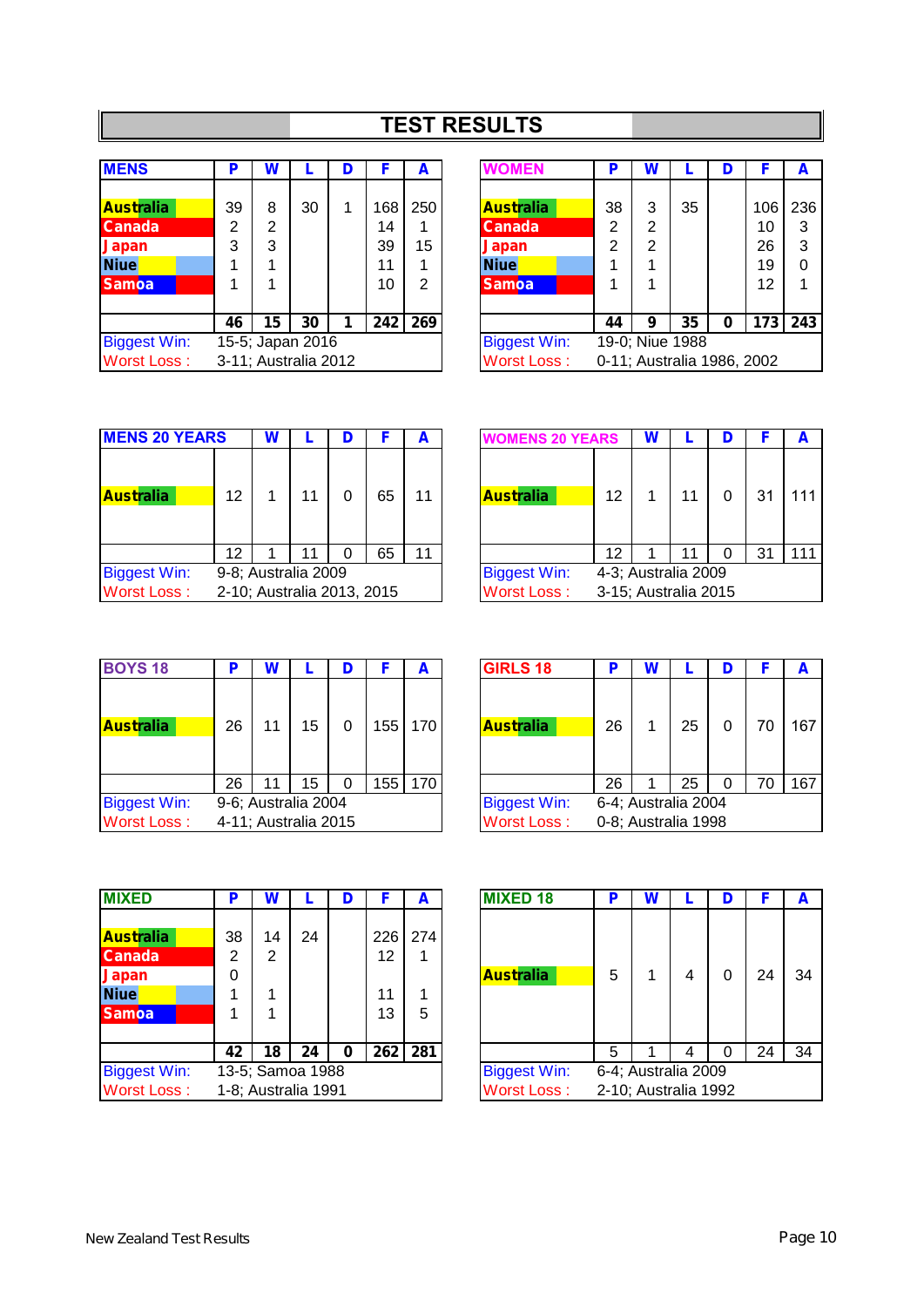## **New Zealand Test Match Summary 1976 - 2017**

| <b>MIXED 20</b>     | Р | W              |                       | D |    | A  | <b>MENS 30's</b>                                                                 | D                | W |                      | F  |  |
|---------------------|---|----------------|-----------------------|---|----|----|----------------------------------------------------------------------------------|------------------|---|----------------------|----|--|
| <b>Australia</b>    | 3 | $\overline{2}$ |                       | 0 | 20 | 19 | <b>Australia</b><br><b>Canada</b><br><b>Japan</b><br><b>Niue</b><br><b>Samoa</b> | 0<br>0<br>0<br>0 | Ω | 9                    | 53 |  |
|                     | 3 | 2              |                       | 0 | 20 | 19 |                                                                                  | 11               | 2 | 9                    | 53 |  |
| <b>Biggest Win:</b> |   |                | 11-10; Australia 2009 |   |    |    | <b>Biggest Win:</b>                                                              |                  |   | 10-6; Australia 2013 |    |  |
| <b>Worst Loss:</b>  |   |                | 3-4; Australia 2009   |   |    |    | <b>Worst Loss:</b>                                                               |                  |   | 3-17; Australia 2017 |    |  |

| <b>MIXED 20</b>     | P | W |                     | D                     |    | A  | <b>MENS 30's</b>    | Р  | W |                      |    | A  |
|---------------------|---|---|---------------------|-----------------------|----|----|---------------------|----|---|----------------------|----|----|
|                     |   |   |                     |                       |    |    |                     |    |   |                      |    |    |
|                     |   |   |                     |                       |    |    | <b>Australia</b>    | 11 | っ | 9                    | 53 | 93 |
|                     |   |   |                     |                       |    |    | <b>Canada</b>       | 0  |   |                      |    |    |
| <b>Australia</b>    | 3 | 2 |                     | 0                     | 20 | 19 | Japan               | 0  |   |                      |    |    |
|                     |   |   |                     |                       |    |    | <b>Niue</b>         | 0  |   |                      |    |    |
|                     |   |   |                     |                       |    |    | <b>Samoa</b>        | 0  |   |                      |    |    |
|                     |   |   |                     |                       |    |    |                     |    |   |                      |    |    |
|                     | 3 | ົ |                     | 0                     | 20 | 19 |                     | 11 | າ | 9                    | 53 | 93 |
| <b>Biggest Win:</b> |   |   |                     | 11-10; Australia 2009 |    |    | <b>Biggest Win:</b> |    |   | 10-6; Australia 2013 |    |    |
| Worst Loss:         |   |   | 3-4; Australia 2009 |                       |    |    | <b>Worst Loss:</b>  |    |   | 3-17; Australia 2017 |    |    |
|                     |   |   |                     |                       |    |    |                     |    |   |                      |    |    |

| <b>WOMENS 27/30's</b>                                                            |                        | W |                     | D | F  | A  | <b>MIXED SENIOR</b>                                                                       | P | W |                      |          |  |
|----------------------------------------------------------------------------------|------------------------|---|---------------------|---|----|----|-------------------------------------------------------------------------------------------|---|---|----------------------|----------|--|
| <b>Australia</b><br><b>Canada</b><br><b>Japan</b><br><b>Niue</b><br><b>Samoa</b> | 10<br>0<br>0<br>0<br>0 | 3 | 7                   |   | 25 | 49 | <b>Australia</b><br><b>Canada</b><br>Japan<br><b>Niue</b><br><b>Samoa</b><br><b>Wales</b> | 0 | 3 |                      | 19<br>15 |  |
|                                                                                  | 10                     | 3 |                     | 0 | 25 | 49 |                                                                                           | Δ |   |                      | 34       |  |
| <b>Biggest Win:</b>                                                              |                        |   | 6-4; Australia 2013 |   |    |    | <b>Biggest Win:</b>                                                                       |   |   | 6-2; Australia 2013  |          |  |
| <b>Worst Loss:</b>                                                               |                        |   | 0-5; Australia 2010 |   |    |    | <b>Worst Loss:</b>                                                                        |   |   | No loss yet recorded |          |  |

| <b>WOMENS 27/30's</b> |    | W |                     | D |    | A  | <b>MIXED SENIOR</b> | P | W |                      | F  | A  |
|-----------------------|----|---|---------------------|---|----|----|---------------------|---|---|----------------------|----|----|
|                       |    |   |                     |   |    |    |                     |   |   |                      |    |    |
| Australia             | 10 | 3 |                     |   | 25 | 49 | <b>Australia</b>    | 3 | 3 |                      | 19 | 13 |
| <b>Canada</b>         | 0  |   |                     |   |    |    | <b>Canada</b>       | 0 |   |                      |    |    |
| Japan                 | 0  |   |                     |   |    |    | <b>Japan</b>        | 0 |   |                      |    |    |
| <b>Niue</b>           | 0  |   |                     |   |    |    | <b>Niue</b>         | 0 |   |                      |    |    |
| <b>Samoa</b>          | 0  |   |                     |   |    |    | <b>Samoa</b>        | 0 |   |                      |    |    |
|                       |    |   |                     |   |    |    | <b>Wales</b>        |   |   |                      | 15 | 1  |
|                       |    |   |                     |   |    |    |                     |   |   |                      |    |    |
|                       | 10 | 3 |                     | Ω | 25 | 49 |                     | 4 | 4 | o                    | 34 | 14 |
| Biggest Win:          |    |   | 6-4; Australia 2013 |   |    |    | <b>Biggest Win:</b> |   |   | 6-2; Australia 2013  |    |    |
| Worst Loss:           |    |   | 0-5; Australia 2010 |   |    |    | <b>Worst Loss:</b>  |   |   | No loss yet recorded |    |    |

*\*Wom 27 are not recognised as an official FIT Division*

| <b>MENS 35's</b>    | Р | W           |                      | D |    | A  | <b>MENS 40's</b>    | D | W                    |                          | F  |
|---------------------|---|-------------|----------------------|---|----|----|---------------------|---|----------------------|--------------------------|----|
|                     |   |             |                      |   |    |    |                     |   |                      |                          |    |
| <b>Australia</b>    | 7 |             | 7                    |   | 3  | 40 | <b>Australia</b>    | 9 | っ                    |                          | 45 |
| <b>Canada</b>       | 2 | 2           |                      |   | 10 |    | <b>Canada</b>       | 0 |                      |                          |    |
| <b>Japan</b>        | 0 |             |                      |   |    |    | <b>Japan</b>        | 0 |                      |                          |    |
| <b>Niue</b>         | 0 |             |                      |   |    |    | <b>Niue</b>         | 0 |                      |                          |    |
| <b>Samoa</b>        | 0 |             |                      |   |    |    | <b>Samoa</b>        | 0 |                      |                          |    |
|                     | 9 | $\mathbf 2$ |                      | 0 | 13 | 41 |                     | 9 | 2                    |                          | 45 |
| <b>Biggest Win:</b> |   |             | 6-0; Canada 1988     |   |    |    | <b>Biggest Win:</b> |   |                      | 6-5; Australia 2010/2013 |    |
| <b>Worst Loss:</b>  |   |             | 0-12; Australia 1991 |   |    |    | <b>Worst Loss:</b>  |   | 5-10; Australia 2017 |                          |    |

| <b>MENS 35's</b>    | o | W              |                      | D |    | A  | <b>MENS 40's</b>    | Р                        | W |                      |    | A  |
|---------------------|---|----------------|----------------------|---|----|----|---------------------|--------------------------|---|----------------------|----|----|
|                     |   |                |                      |   |    |    |                     |                          |   |                      |    |    |
| <b>Australia</b>    | 7 |                |                      |   | 3  | 40 | <b>Australia</b>    | 9                        | 2 |                      | 45 | 68 |
| <b>Canada</b>       | 2 | $\overline{2}$ |                      |   | 10 |    | <b>Canada</b>       | 0                        |   |                      |    |    |
| Japan               | 0 |                |                      |   |    |    | <b>Japan</b>        | 0                        |   |                      |    |    |
| <b>Niue</b>         | 0 |                |                      |   |    |    | <b>Niue</b>         | 0                        |   |                      |    |    |
| <b>Samoa</b>        | 0 |                |                      |   |    |    | <b>Samoa</b>        | 0                        |   |                      |    |    |
|                     |   |                |                      |   |    |    |                     |                          |   |                      |    |    |
|                     | 9 | າ              |                      | Ω | 13 | 41 |                     | 9                        | 2 |                      | 45 | 68 |
| <b>Biggest Win:</b> |   |                | 6-0; Canada 1988     |   |    |    | <b>Biggest Win:</b> | 6-5; Australia 2010/2013 |   |                      |    |    |
| Worst Loss:         |   |                | 0-12; Australia 1991 |   |    |    | <b>Worst Loss:</b>  |                          |   | 5-10; Australia 2017 |    |    |

| <b>MENS 45's</b>    | Þ | W |                      | D |    | A  | MENS 50's           | Р | W                   |   | D |    | A  |
|---------------------|---|---|----------------------|---|----|----|---------------------|---|---------------------|---|---|----|----|
|                     |   |   |                      |   |    |    |                     |   |                     |   |   |    |    |
| <b>Australia</b>    | 3 |   | 3                    |   | 10 | 30 | <b>Australia</b>    | 9 |                     | 9 |   | 29 | 67 |
| <b>Canada</b>       | 0 |   |                      |   |    |    | <b>Canada</b>       | 0 |                     |   |   |    |    |
| <b>Japan</b>        | 0 |   |                      |   |    |    | <b>Japan</b>        | 0 |                     |   |   |    |    |
| Niue                | 0 |   |                      |   |    |    | <b>Niue</b>         | 0 |                     |   |   |    |    |
| <b>Samoa</b>        | 0 |   |                      |   |    |    | <b>Samoa</b>        | 0 |                     |   |   |    |    |
|                     |   |   |                      |   |    |    |                     |   |                     |   |   |    |    |
|                     | 3 | 0 | 3                    | 0 | 10 | 30 |                     | 9 | 0                   | 9 | ი | 29 | 67 |
| <b>Biggest Win:</b> |   |   | No win recorded      |   |    |    | <b>Biggest Win:</b> |   | No win recorded     |   |   |    |    |
| <b>Worst Loss:</b>  |   |   | 10-3; Austrlaia 2010 |   |    |    | <b>Worst Loss:</b>  |   | 8-3; Austrlaia 2010 |   |   |    |    |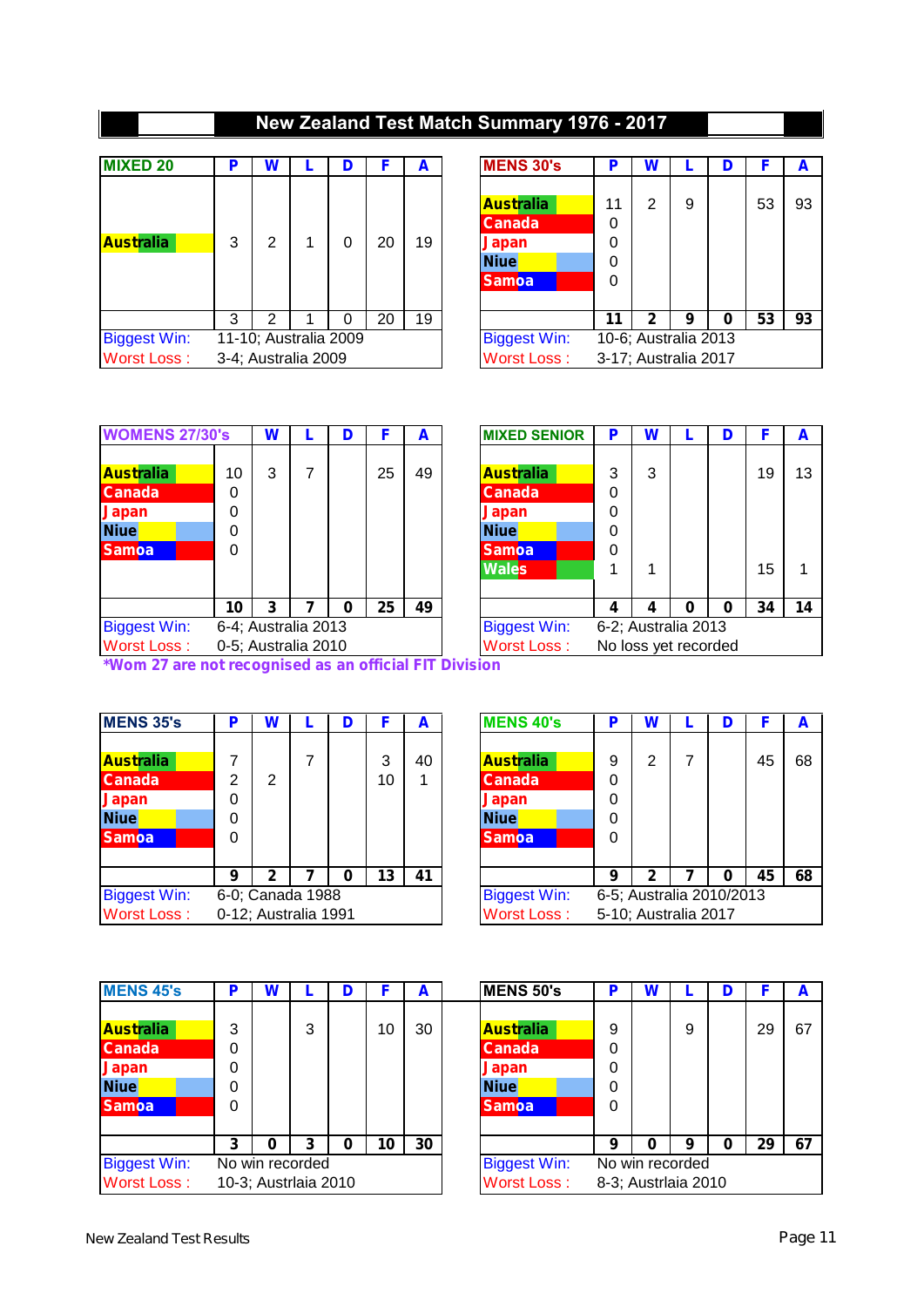## **New Zealand Test Match Summary 1976 - 2017**

| <b>Divisions</b>  | P   | W              | L   | D        | F    | A    |                                     |
|-------------------|-----|----------------|-----|----------|------|------|-------------------------------------|
|                   |     |                |     |          |      |      |                                     |
| <b>Men</b>        | 46  | 15             | 30  | 1        | 242  | 269  |                                     |
| <b>Women</b>      | 44  | 9              | 35  | 0        | 173  | 243  | <b>Biggest Winning Margin</b>       |
| Men 20            | 12  | 1              | 11  | 0        | 65   | 11   |                                     |
| <b>Women 20</b>   | 12  | 1              | 11  | 0        | 31   | 111  | <b>Mixed 30   15-1 v Wales 2003</b> |
| <b>Boys 18</b>    | 26  | 11             | 15  | 0        | 155  | 170  |                                     |
| Girls 18          | 26  | 1              | 25  | $\Omega$ | 70   | 167  |                                     |
| <b>Mixed</b>      | 42  | 18             | 24  | 0        | 262  | 281  |                                     |
| <b>Mixed 18</b>   | 5   | 1              | 4   | 0        | 24   | 34   |                                     |
| <b>Mixed 20</b>   | 3   | 2              | 1   | $\Omega$ | 20   | 19   | <b>Worst Loss</b>                   |
| <b>Men 30</b>     | 11  | $\overline{2}$ | 9   | 0        | 53   | 93   |                                     |
| Women 30          | 10  | 3              | 7   | 0        | 25   | 49   | 3-15 v Australia 2015<br>Women 20   |
| <b>Mixed 30</b>   | 4   | 4              | 0   | $\Omega$ | 34   | 14   |                                     |
| <b>Men 35</b>     | 9   | 2              | 7   | 0        | 13   | 41   |                                     |
| Men 40            | 9   | $\overline{2}$ | 7   | $\Omega$ | 45   | 68   |                                     |
| Men <sub>45</sub> | 3   | $\Omega$       | 3   | 0        | 10   | 30   |                                     |
| <b>Men 50</b>     | 9   | $\Omega$       | 9   | 0        | 29   | 67   |                                     |
|                   | 271 | 72             | 198 | 1        | 1251 | 1667 |                                     |

| <b>Overall Performance - New Zealand</b> |  |
|------------------------------------------|--|
|------------------------------------------|--|

| <b>Biggest Winning Wargin</b> |
|-------------------------------|
| Mixed 30 $15-1$ v Wales 2003  |

|                 | <b>Worst Loss</b>     |
|-----------------|-----------------------|
| <b>Women 20</b> | 3-15 v Australia 2015 |

#### **Overall Performance - Opposition**

| <b>Opposition</b> | Ρ   | W  |     | D | F    | A    |
|-------------------|-----|----|-----|---|------|------|
|                   |     |    |     |   |      |      |
| <b>Australia</b>  | 251 | 52 | 198 | 1 | 1049 | 1632 |
| <b>Canada</b>     | 8   | 8  | 0   | 0 | 46   | 6    |
| <b>Japan</b>      | 5   | 5  | 0   | 0 | 65   | 18   |
| <b>Niue</b>       | 3   | 3  | 0   | 0 | 41   | 2    |
| <b>Samoa</b>      |     | 3  | 0   | 0 | 35   | 8    |
| <b>Wales</b>      | 1   | 1  | 0   | 0 | 15   |      |
|                   |     |    |     |   |      |      |
|                   | 269 | 72 | 198 | 1 | 1251 | 1667 |

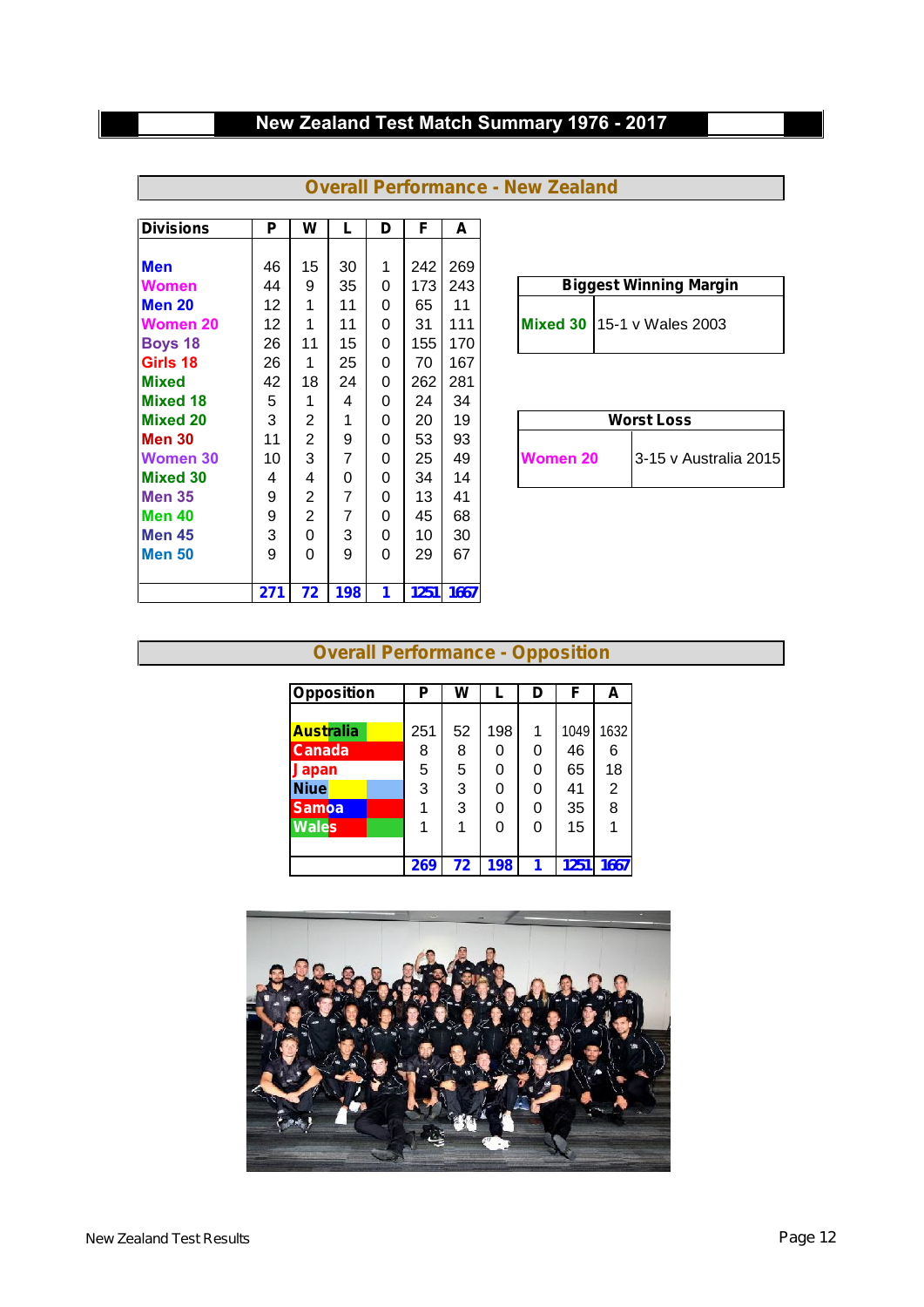## **South Pacific Championships**

| <b>MENS</b>  | ח               | W |  |    | $\overline{A}$ | <b>OMEN</b>  | D | W               |  |    | A  |
|--------------|-----------------|---|--|----|----------------|--------------|---|-----------------|--|----|----|
|              |                 |   |  |    |                |              |   |                 |  |    |    |
| <b>Maori</b> | ⌒               |   |  | 11 | 12             | <b>Maori</b> | ⌒ | ◠               |  | 16 | 10 |
| <b>Niue</b>  | ⌒               |   |  | 11 |                | <b>Niue</b>  | ⌒ |                 |  | 19 | 0  |
| <b>Samoa</b> | ⌒               |   |  | 10 | ◠              | Samoa        | 2 |                 |  | 12 |    |
|              |                 |   |  |    |                |              |   |                 |  |    |    |
|              |                 | 3 |  | 32 | 15             |              |   |                 |  | 47 | 11 |
| Biggest Win: | 11-1; Niue 1998 |   |  |    |                | Biggest Win: |   | 19-0; Niue 1998 |  |    |    |
| Worst Loss:  | 6-8; Maori 1988 |   |  |    |                | Worst Loss:  |   | None recorded   |  |    |    |

| D |                |  |    |    |              | D               |   |   |    |    |
|---|----------------|--|----|----|--------------|-----------------|---|---|----|----|
|   | W              |  |    | A  | OMEN         |                 | W | D |    | A  |
|   |                |  |    |    |              |                 |   |   |    |    |
| 2 | л              |  | 11 | 12 | <b>Maori</b> | ⌒               | 2 |   | 16 | 10 |
| 2 |                |  | 11 | л  | <b>Niue</b>  | 2               |   |   | 19 | 0  |
| 2 |                |  | 10 | 2  | <b>Samoa</b> | っ               |   |   | 12 |    |
|   |                |  |    |    |              |                 |   |   |    |    |
| 4 | 3              |  | 32 | 15 |              | 4               |   | 0 | 47 |    |
|   | I-1; Niue 1998 |  |    |    | Biggest Win: | 19-0; Niue 1998 |   |   |    |    |
|   | 8; Maori 1988  |  |    |    | Worst Loss:  | None recorded   |   |   |    |    |

| <b>MIXED</b> | Р              | W                |  | F  | Α  |
|--------------|----------------|------------------|--|----|----|
|              |                |                  |  |    |    |
| <b>Maori</b> | 2              |                  |  | 14 | 8  |
| <b>Niue</b>  | $\overline{2}$ |                  |  | 11 |    |
| <b>Samoa</b> | 2              |                  |  | 13 | 5  |
|              |                |                  |  |    |    |
|              |                | 3                |  | 38 | 14 |
| Biggest Win: |                | 13-5; Samoa 1998 |  |    |    |
| Worst Loss:  |                | 3-5; Maori 1998  |  |    |    |

**Overall Performance - New Zealand**

#### *SUMMARY*

| <b>Divisions</b> | Р  | W |   | D | F  | A  |                                  |
|------------------|----|---|---|---|----|----|----------------------------------|
| <b>Men</b>       | 4  | 3 |   |   | 32 | 15 | <b>Biggest Winning Margin</b>    |
| <b>Women</b>     | 4  | 4 | U | 0 | 47 | 11 |                                  |
| <b>Mixed</b>     | 4  | 3 |   |   | 38 | 14 | 19-0 v Niue 1998<br><b>Women</b> |
|                  |    |   |   |   |    |    |                                  |
|                  | 12 |   |   |   | 17 | 40 |                                  |

|              | <b>Biggest Winning Margin</b> |
|--------------|-------------------------------|
| <b>Women</b> | 19-0 v Niue 1998              |

|     |                   | <b>Opposition</b> | D | w | ► | D |    | A  |
|-----|-------------------|-------------------|---|---|---|---|----|----|
|     | <b>Worst Loss</b> | <b>Maori</b>      |   | 4 | っ |   | 41 | 30 |
|     |                   | <b>Niue</b>       |   | 3 | 0 | 0 | 41 | 2  |
| Men | 6-8; v Maori 1998 | <b>Samoa</b>      |   | 3 |   | 0 | 35 | 8  |
|     |                   |                   |   |   | ◚ |   |    | 40 |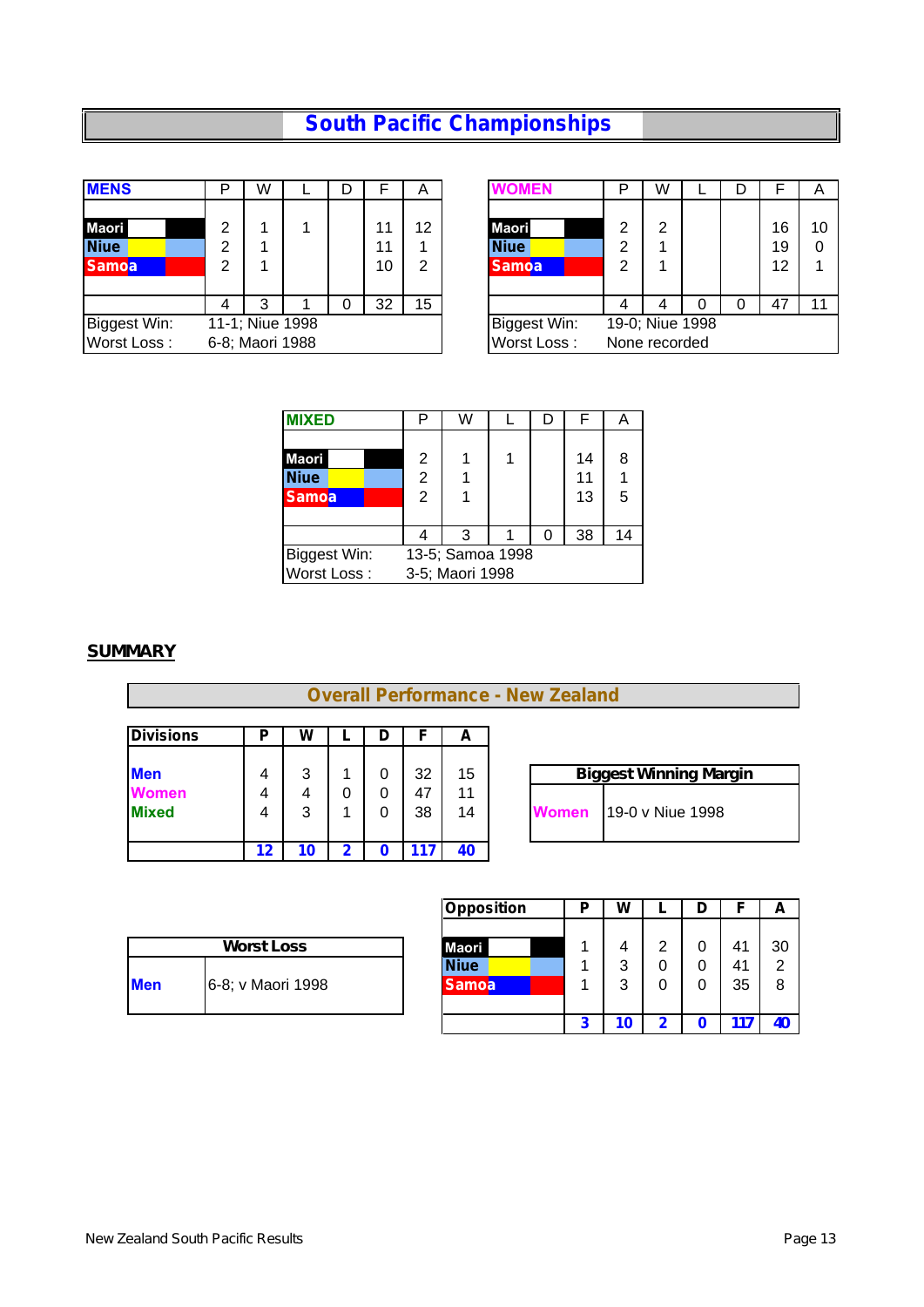# **OTHER INTERNATIONAL MATCHES**

2005 - All Nations Christchurch, New Zealand (UT) = Unofficial Test 2017 v Japan (UT), Qld - Womens Open 2017 v New Zealand (UT), Qld - Women 27

| <b>MEN</b>             | P | W |                     | D | F  | А  | <b>WOMEN</b>           | P  | W                    |   | D        | F                        | А        |
|------------------------|---|---|---------------------|---|----|----|------------------------|----|----------------------|---|----------|--------------------------|----------|
|                        |   |   |                     |   |    |    |                        |    |                      |   |          |                          |          |
| <b>Australia</b>       | 3 |   | 2                   |   | 17 | 20 | <b>Australia</b>       | 3  |                      | 3 |          | 6                        | $1\cdot$ |
| <b>Cook Islands</b>    |   |   |                     |   | 9  | 3  | <b>Cook Islands</b>    |    |                      |   |          | 16                       | 0        |
| <b>England</b>         |   |   |                     |   | 12 |    | <b>England</b>         |    |                      |   |          | 17                       | 0        |
| Fiji                   |   |   |                     |   | 14 |    | Japan                  |    |                      |   |          | 5                        | 6        |
| <b>Niue</b>            |   |   |                     |   | 18 | 2  | Niue                   |    |                      |   |          | 16                       | 0        |
| <b>NZ Maori</b>        |   |   |                     |   | 7  | 5  | <b>NZ Maori</b>        | 2  | 2                    |   |          | 15                       | 3        |
| Tonga                  |   |   |                     |   | 15 | 4  | <b>Singapore</b>       |    |                      |   |          | 20                       | 0        |
|                        | 9 |   | 2                   | 0 | 92 | 36 |                        | 10 | 6                    | 4 | $\bf{0}$ | 95                       | 2:       |
| <b>Biggest Win:</b>    |   |   | 18-2; Niue 2005     |   |    |    | <b>Biggest Win:</b>    |    | 20-0; Singapore 2005 |   |          |                          |          |
| <b>Worst Loss:</b>     |   |   | 4-8; Australia 2005 |   |    |    | <b>Worst Loss:</b>     |    | 2-7; Australia 2005  |   |          |                          |          |
| <b>Most Touchdowns</b> |   |   |                     |   |    |    | <b>Most Touchdowns</b> |    |                      |   |          | 2; Cassandra Engler 2017 |          |

|                 | W |   | D | F                                      | A  | <b>WOMEN</b>        | P  | W               |   | D | F                   | A                                                |
|-----------------|---|---|---|----------------------------------------|----|---------------------|----|-----------------|---|---|---------------------|--------------------------------------------------|
|                 |   |   |   |                                        |    |                     |    |                 |   |   |                     |                                                  |
| 3               |   | 2 |   | 17                                     | 20 | <b>Australia</b>    | 3  |                 | 3 |   | 6                   | 14                                               |
|                 |   |   |   | 9                                      | 3  | <b>Cook Islands</b> |    |                 |   |   | 16                  | 0                                                |
|                 |   |   |   | 12                                     |    | <b>England</b>      |    |                 |   |   | 17                  | 0                                                |
|                 |   |   |   | 14                                     |    | <b>Japan</b>        |    |                 |   |   | 5                   | 6                                                |
|                 |   |   |   | 18                                     | 2  | <b>Niue</b>         |    |                 |   |   | 16                  | 0                                                |
|                 |   |   |   |                                        | 5  | <b>NZ Maori</b>     | 2  | າ               |   |   | 15                  | 3                                                |
|                 |   |   |   | 15                                     | 4  | <b>Singapore</b>    |    |                 |   |   | 20                  | 0                                                |
|                 |   |   |   |                                        |    |                     |    |                 |   |   |                     |                                                  |
| 9               |   | 2 | 0 | 92                                     | 36 |                     | 10 | 6               | 4 | 0 | 95                  | 23                                               |
|                 |   |   |   |                                        |    | <b>Biggest Win:</b> |    |                 |   |   |                     |                                                  |
|                 |   |   |   |                                        |    | Worst Loss:         |    |                 |   |   |                     |                                                  |
| Most Touchdowns |   |   |   |                                        |    |                     |    |                 |   |   |                     |                                                  |
|                 | P |   |   | 18-2; Niue 2005<br>4-8; Australia 2005 |    |                     |    | Most Touchdowns |   |   | 2-7; Australia 2005 | 20-0; Singapore 2005<br>2: Cassandra Engler 2017 |

| <b>MIXED</b>           | Р  | W              |                     | D |     | A  | <b>WOMEN 27</b>                  | Р | W |   | D                      | F |  |
|------------------------|----|----------------|---------------------|---|-----|----|----------------------------------|---|---|---|------------------------|---|--|
|                        |    |                |                     |   |     |    |                                  |   |   |   |                        |   |  |
| <b>Australia</b>       | 3  | 2              | 1                   |   | 21  | 18 | <b>Australia</b>                 | 3 |   | 3 |                        | 6 |  |
| <b>Cook Islands</b>    |    |                |                     |   | 18  |    |                                  | 0 |   |   |                        |   |  |
| <b>Niue</b>            | 2  | $\overline{2}$ |                     |   | 19  |    |                                  | 0 |   |   |                        |   |  |
| <b>Samoa</b>           |    |                |                     |   | 11  | 2  |                                  | 0 |   |   |                        |   |  |
| <b>Scotland</b>        |    |                |                     |   | 19  |    |                                  | 0 |   |   |                        |   |  |
| <b>Singapore</b>       |    |                |                     |   | 10  | 0  |                                  | 0 |   |   |                        |   |  |
| <b>Thailand</b>        |    | 4              |                     |   | 21  |    |                                  | 0 |   |   |                        |   |  |
|                        |    |                |                     |   |     |    |                                  |   |   |   |                        |   |  |
|                        | 10 | 9              |                     | 0 | 119 | 30 |                                  | 3 | O | 3 | n                      | 6 |  |
| <b>Biggest Win:</b>    |    |                | 21-1; Thailand 2005 |   |     |    | <b>Biggest Win:</b>              |   |   |   |                        |   |  |
| <b>Worst Loss:</b>     |    |                | 6-7; Australia 2005 |   |     |    | Worst Loss: 3-10; Australia 2017 |   |   |   |                        |   |  |
| <b>Most Touchdowns</b> |    |                |                     |   |     |    | Most Touchdowns                  |   |   |   | 4; Letoia McIntyre 201 |   |  |

| <b>MIXED</b>           | P  | W |                     | D | F   | A              | <b>WOMEN 27</b>     | Ρ                    | W                       |   | D | F | A  |
|------------------------|----|---|---------------------|---|-----|----------------|---------------------|----------------------|-------------------------|---|---|---|----|
|                        |    |   |                     |   |     |                |                     |                      |                         |   |   |   |    |
| <b>Australia</b>       | 3  | 2 |                     |   | 21  | 18             | <b>Australia</b>    | 3                    |                         | 3 |   | 6 | 20 |
| <b>Cook Islands</b>    |    |   |                     |   | 18  |                |                     | 0                    |                         |   |   |   |    |
| <b>Niue</b>            | 2  | 2 |                     |   | 19  | 7              |                     | 0                    |                         |   |   |   |    |
| <b>Samoa</b>           |    |   |                     |   | 11  | $\overline{2}$ |                     | 0                    |                         |   |   |   |    |
| <b>Scotland</b>        |    |   |                     |   | 19  |                |                     | 0                    |                         |   |   |   |    |
| <b>Singapore</b>       |    |   |                     |   | 10  | 0              |                     | 0                    |                         |   |   |   |    |
| Thail <mark>and</mark> |    |   |                     |   | 21  |                |                     | 0                    |                         |   |   |   |    |
|                        |    |   |                     |   |     |                |                     |                      |                         |   |   |   |    |
|                        | 10 | 9 |                     | O | 119 | 30             |                     | 3                    | 0                       | 3 | 0 | 6 | 20 |
| <b>Biggest Win:</b>    |    |   | 21-1; Thailand 2005 |   |     |                | <b>Biggest Win:</b> |                      |                         |   |   |   |    |
| Worst Loss :           |    |   | 6-7; Australia 2005 |   |     |                | Worst Loss:         | 3-10; Australia 2017 |                         |   |   |   |    |
| Most Touchdowns        |    |   |                     |   |     |                | Most Touchdowns     |                      | 4; Letoia McIntyre 2017 |   |   |   |    |

| <b>MEN 30</b>          | Р | W |                     | D | F  | A  | <b>WOMEN 30</b>        | P | W |                     | D | F                            |
|------------------------|---|---|---------------------|---|----|----|------------------------|---|---|---------------------|---|------------------------------|
|                        |   |   |                     |   |    |    |                        |   |   |                     |   |                              |
| <b>Australia</b>       | 2 |   | 2                   |   | 10 | 15 | <b>Australia</b>       | 2 |   | $\overline{2}$      |   | 4                            |
| <b>Cook Islands</b>    | 4 |   |                     |   | 14 | 3  | <b>Australia 35's</b>  |   |   |                     |   | 5                            |
| Fiji                   |   |   |                     |   | 8  | 2  | <b>Cook Isls 35</b>    |   |   |                     |   | 14                           |
| <b>Samoa</b>           | 2 |   |                     |   | 11 | 8  | NZ Over 35             |   |   |                     |   | 5                            |
| <b>United States</b>   |   |   |                     |   | 17 |    | Oceania 35             |   |   |                     |   | 6                            |
| <b>Wales</b>           |   | 1 |                     |   | 23 | 3  |                        | 0 |   |                     |   |                              |
|                        |   |   |                     |   |    |    |                        |   |   |                     |   |                              |
|                        | 8 | 5 | 3                   | Ω | 83 | 32 |                        | 6 | 4 | $\mathbf{2}$        | 0 | 34                           |
| <b>Biggest Win:</b>    |   |   | 23-3; Wales 2005    |   |    |    | <b>Biggest Win:</b>    |   |   |                     |   | No win against Over 30's tea |
| <b>Worst Loss:</b>     |   |   | 4-7; Australia 2005 |   |    |    | Worst Loss:            |   |   | 4-7; Australia 2005 |   |                              |
| <b>Most Touchdowns</b> |   |   |                     |   |    |    | <b>Most Touchdowns</b> |   |   |                     |   |                              |

| <b>MEN 30</b>        | P | W |                     | D | F  | A  | <b>WOMEN 30</b>        | Ρ | W                              |   |   | F  | A       |
|----------------------|---|---|---------------------|---|----|----|------------------------|---|--------------------------------|---|---|----|---------|
|                      |   |   |                     |   |    |    |                        |   |                                |   |   |    |         |
| <b>Australia</b>     | 2 |   | $\overline{2}$      |   | 10 | 15 | <b>Australia</b>       | 2 |                                | 2 |   |    | 8       |
| <b>Cook Islands</b>  |   |   |                     |   | 14 | 3  | <b>Australia 35's</b>  |   |                                |   |   | 5  | 2       |
| Fiji                 |   |   |                     |   | 8  | 2  | <b>Cook Isls 35</b>    |   |                                |   |   | 14 |         |
| <b>Samoa</b>         | 2 |   |                     |   | 11 | 8  | NZ Over 35             |   |                                |   |   | 5  | 0       |
| <b>United States</b> |   |   |                     |   | 17 |    | Oceania 35             |   |                                |   |   | 6  | 4       |
| <b>Wales</b>         |   |   |                     |   | 23 | 3  |                        | 0 |                                |   |   |    |         |
|                      |   |   |                     |   |    |    |                        |   |                                |   |   |    |         |
|                      | 8 | 5 | 3                   | 0 | 83 | 32 |                        | 6 | 4                              |   | 0 | 34 | $12 \,$ |
| <b>Biggest Win:</b>  |   |   | 23-3; Wales 2005    |   |    |    | <b>Biggest Win:</b>    |   | No win against Over 30's teams |   |   |    |         |
| Worst Loss:          |   |   | 4-7; Australia 2005 |   |    |    | Worst Loss:            |   | 4-7; Australia 2005            |   |   |    |         |
| Most Touchdowns      |   |   |                     |   |    |    | <b>Most Touchdowns</b> |   |                                |   |   |    |         |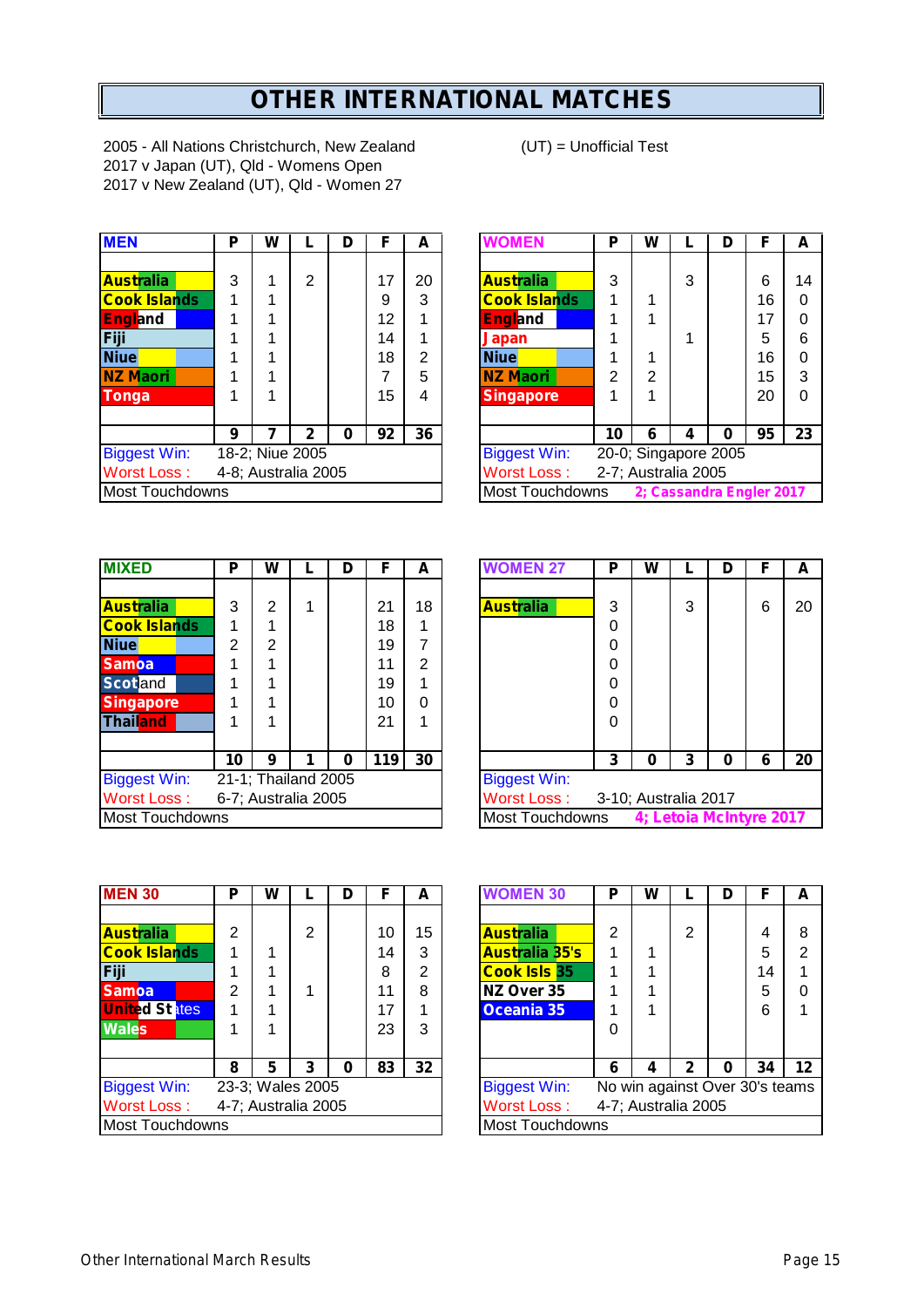# **OTHER INTERNATIONAL MATCHES**

| <b>MIXED 30</b>        | Р | W             |                  | D | F  | А  | <b>MEN 35</b>          | Р              | W |                     | D | F  |
|------------------------|---|---------------|------------------|---|----|----|------------------------|----------------|---|---------------------|---|----|
|                        |   |               |                  |   |    |    |                        |                |   |                     |   |    |
| <b>Australia</b>       | 3 | 3             |                  |   | 16 | 10 | <b>Australia</b>       | 4              | 2 | 1                   |   | 12 |
| <b>NZ Maori</b>        | 3 | 3             |                  |   | 21 | 9  | <b>Niue</b>            | $\overline{2}$ | 2 |                     |   | 18 |
| <b>Samoa</b>           | 2 | 2             |                  |   | 28 |    | <b>Samoa</b>           |                |   |                     |   | 19 |
|                        | 0 |               |                  |   |    |    |                        | 0              |   |                     |   |    |
|                        | 0 |               |                  |   |    |    |                        | 0              |   |                     |   |    |
|                        | 0 |               |                  |   |    |    |                        | $\Omega$       |   |                     |   |    |
|                        | 0 |               |                  |   |    |    |                        | $\Omega$       |   |                     |   |    |
|                        |   |               |                  |   |    |    |                        |                |   |                     |   |    |
|                        | 8 | 8             | 0                | 0 | 65 | 20 |                        |                | 5 | 1                   | 1 | 49 |
| <b>Biggest Win:</b>    |   |               | 17-1; Samoa 2005 |   |    |    | <b>Biggest Win:</b>    |                |   | 12-0; Niue 2005     |   |    |
| <b>Worst Loss:</b>     |   | None recorded |                  |   |    |    | <b>Worst Loss:</b>     |                |   | 2-4; Australia 2005 |   |    |
| <b>Most Touchdowns</b> |   |               |                  |   |    |    | <b>Most Touchdowns</b> |                |   |                     |   |    |

| <b>MIXED 30</b>     | P | W              |                  | D | F  | A  | <b>MEN 35</b>          | Р | w                   | D | F  | A  |
|---------------------|---|----------------|------------------|---|----|----|------------------------|---|---------------------|---|----|----|
|                     |   |                |                  |   |    |    |                        |   |                     |   |    |    |
| <b>Australia</b>    | 3 | 3              |                  |   | 16 | 10 | <b>Australia</b>       | 4 | 2                   |   | 12 | 12 |
| NZ Maori            | 3 | 3              |                  |   | 21 | 9  | <b>Niue</b>            | 2 | 2                   |   | 18 | 2  |
| <b>Samoa</b>        | 2 | $\overline{2}$ |                  |   | 28 | 4  | <b>Samoa</b>           |   | 4                   |   | 19 | 2  |
|                     | 0 |                |                  |   |    |    |                        | 0 |                     |   |    |    |
|                     | 0 |                |                  |   |    |    |                        | 0 |                     |   |    |    |
|                     | 0 |                |                  |   |    |    |                        | 0 |                     |   |    |    |
|                     | 0 |                |                  |   |    |    |                        | 0 |                     |   |    |    |
|                     |   |                |                  |   |    |    |                        |   |                     |   |    |    |
|                     | 8 | 8              | 0                | 0 | 65 | 20 |                        |   | 5                   |   | 49 | 16 |
| <b>Biggest Win:</b> |   |                | 17-1; Samoa 2005 |   |    |    | <b>Biggest Win:</b>    |   | 12-0; Niue 2005     |   |    |    |
| Worst Loss :        |   | None recorded  |                  |   |    |    | Worst Loss:            |   | 2-4; Australia 2005 |   |    |    |
| Most Touchdowns     |   |                |                  |   |    |    | <b>Most Touchdowns</b> |   |                     |   |    |    |
|                     |   |                |                  |   |    |    |                        |   |                     |   |    |    |

| <b>IWOMEN 35</b>       | Р | w |                                    | D |    | A  | <b>MEN 40</b>          | Р  | w |                      | D |    | A  |
|------------------------|---|---|------------------------------------|---|----|----|------------------------|----|---|----------------------|---|----|----|
|                        |   |   |                                    |   |    |    |                        |    |   |                      |   |    |    |
| <b>Australia</b>       |   |   |                                    |   | າ  | 8  | <b>Australia</b>       | 3  |   | າ                    |   | 11 | 19 |
| <b>Australia 30's</b>  | 2 |   | 2                                  |   | 3  | 15 | <b>Cook Islands</b>    | 2  | 2 |                      |   | 16 | 9  |
| <b>Cook Islands</b>    |   |   |                                    |   | 14 | 0  | <b>NZ Academy</b>      | 3  | 2 |                      |   | 19 | 9  |
| NZ Over30's            |   |   |                                    |   |    | 5  | <b>Singapore</b>       | 2  | っ |                      |   | 24 | 2  |
| <b>Oceania</b>         | 2 |   |                                    |   | 3  | 3  |                        | 0  |   |                      |   |    |    |
|                        | 0 |   |                                    |   |    |    |                        | 0  |   |                      |   |    |    |
|                        | 0 |   |                                    |   |    |    |                        | 0  |   |                      |   |    |    |
|                        |   |   |                                    |   |    |    |                        |    |   |                      |   |    |    |
|                        |   | 2 | 5                                  | 0 | 22 | 31 |                        | 10 | 6 | 3                    |   | 70 | 39 |
| <b>Biggest Win:</b>    |   |   | 16-0; Cook Islands 2005            |   |    |    | <b>Biggest Win:</b>    |    |   | 15-9; Singapore 2005 |   |    |    |
| Worst Loss:            |   |   | None recorded (against 35's teams) |   |    |    | <b>Worst Loss:</b>     |    |   | 1-6; Australia 2005  |   |    |    |
| <b>Most Touchdowns</b> |   |   |                                    |   |    |    | <b>Most Touchdowns</b> |    |   |                      |   |    |    |
|                        |   |   |                                    |   |    |    |                        |    |   |                      |   |    |    |

| <b>WOMEN 35</b>     | P              | W |                         | D | F                                  | A  | <b>MEN 40</b>       | Р  | W |                     | D                    | F  | A              |
|---------------------|----------------|---|-------------------------|---|------------------------------------|----|---------------------|----|---|---------------------|----------------------|----|----------------|
|                     |                |   |                         |   |                                    |    |                     |    |   |                     |                      |    |                |
| <b>Australia</b>    |                |   |                         |   | 2                                  | 8  | <b>Australia</b>    | 3  |   | 2                   |                      | 11 | 19             |
| Australia 30's      | $\overline{2}$ |   | 2                       |   | 3                                  | 15 | <b>Cook Islands</b> | 2  | 2 |                     |                      | 16 | 9              |
| <b>Cook Islands</b> |                |   |                         |   | 14                                 | 0  | <b>NZ Academy</b>   | 3  | 2 |                     |                      | 19 | 9              |
| <b>NZ Over30's</b>  |                |   |                         |   | 0                                  | 5  | <b>Singapore</b>    | 2  | 2 |                     |                      | 24 | $\overline{2}$ |
| <b>Oceania</b>      | 2              |   |                         |   | 3                                  | 3  |                     | 0  |   |                     |                      |    |                |
|                     | 0              |   |                         |   |                                    |    |                     | 0  |   |                     |                      |    |                |
|                     | 0              |   |                         |   |                                    |    |                     | 0  |   |                     |                      |    |                |
|                     |                |   |                         |   |                                    |    |                     |    |   |                     |                      |    |                |
|                     |                | 2 | 5                       | 0 | 22                                 | 31 |                     | 10 | 6 | 3                   |                      | 70 | 39             |
| <b>Biggest Win:</b> |                |   | 16-0; Cook Islands 2005 |   |                                    |    | <b>Biggest Win:</b> |    |   |                     | 15-9; Singapore 2005 |    |                |
| <b>Worst Loss:</b>  |                |   |                         |   | None recorded (against 35's teams) |    | <b>Worst Loss:</b>  |    |   | 1-6; Australia 2005 |                      |    |                |
| Most Touchdowns     |                |   |                         |   |                                    |    | Most Touchdowns     |    |   |                     |                      |    |                |
|                     |                |   |                         |   |                                    |    |                     |    |   |                     |                      |    |                |

| <b>MEN 45</b>       | Ρ              | w                   | L | D | F  | A              |  |  |
|---------------------|----------------|---------------------|---|---|----|----------------|--|--|
|                     |                |                     |   |   |    |                |  |  |
| <b>Australia</b>    | 4              |                     | 4 |   | 5  | 20             |  |  |
| <b>NZ Academy</b>   | 3              | 2                   |   | 1 | 10 | $\overline{7}$ |  |  |
| <b>Niue</b>         | $\overline{2}$ | $\overline{2}$      |   |   | 18 | 3              |  |  |
|                     | 0              |                     |   |   |    |                |  |  |
|                     | 0              |                     |   |   |    |                |  |  |
|                     | 0              |                     |   |   |    |                |  |  |
|                     | 0              |                     |   |   |    |                |  |  |
|                     |                |                     |   |   |    |                |  |  |
|                     | 9              | 4                   | 4 | 1 | 33 | 30             |  |  |
| <b>Biggest Win:</b> |                | 11-2; Niue 2005     |   |   |    |                |  |  |
| Worst Loss:         |                | 1-8; Australia 2005 |   |   |    |                |  |  |
| Most Touchdowns     |                |                     |   |   |    |                |  |  |